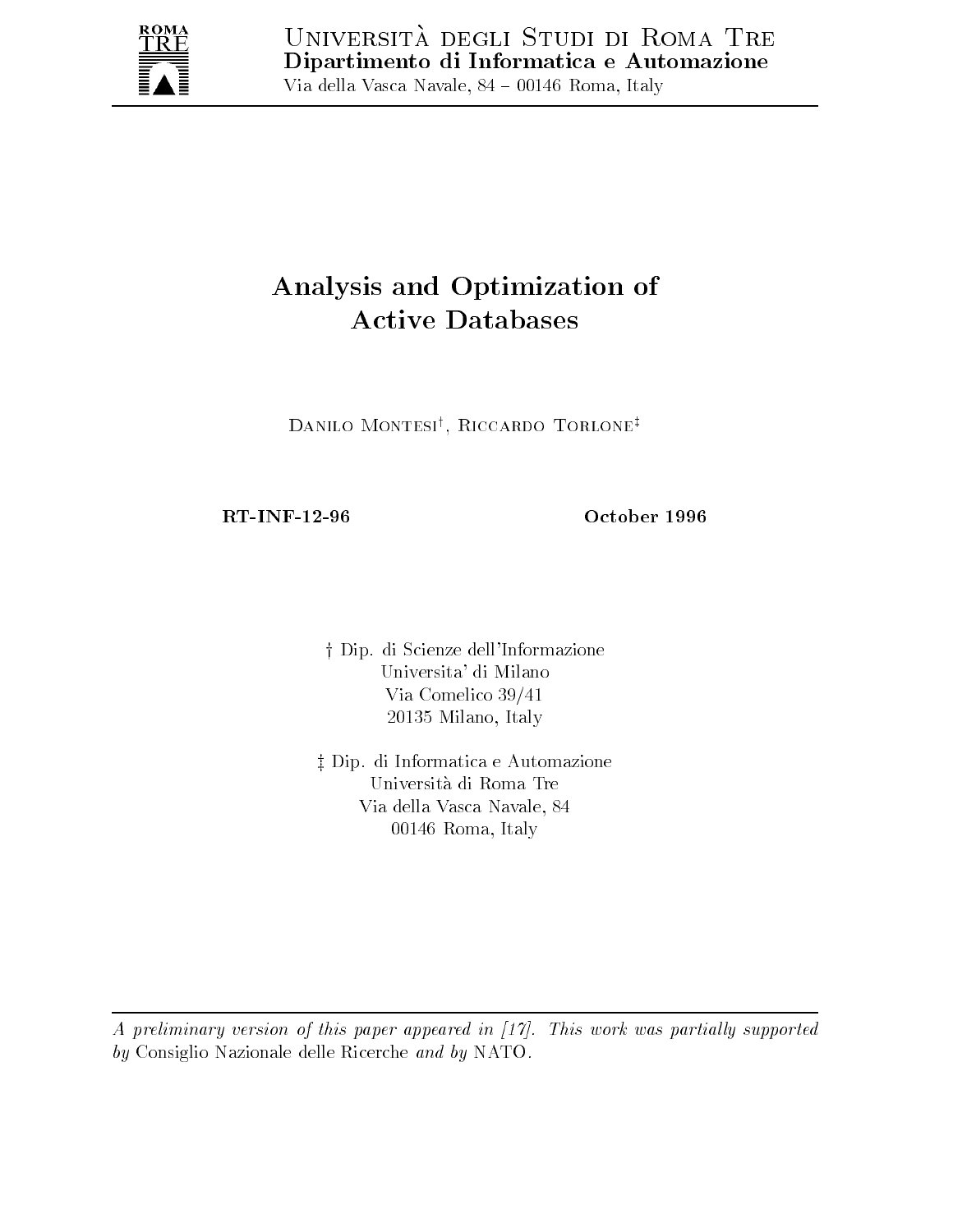## ABSTRACT

We introduce a new formal semantics for active databases that relies on a transaction rewriting technique. A user defined transaction, which is viewed here as a sequence of atomic database updates forming a semantic unit, is translated by means of active rules into induced one(s). Those transactions embody active rule semantics which can be either immediate or deferred. Rule semantics, confluence, equivalence and optimization are then formally investigated and characterized in a solid framework that naturally extends a known model for relational database transactions

Keywords: Active databases, rule semantics, transaction equivalence, confluence, optimization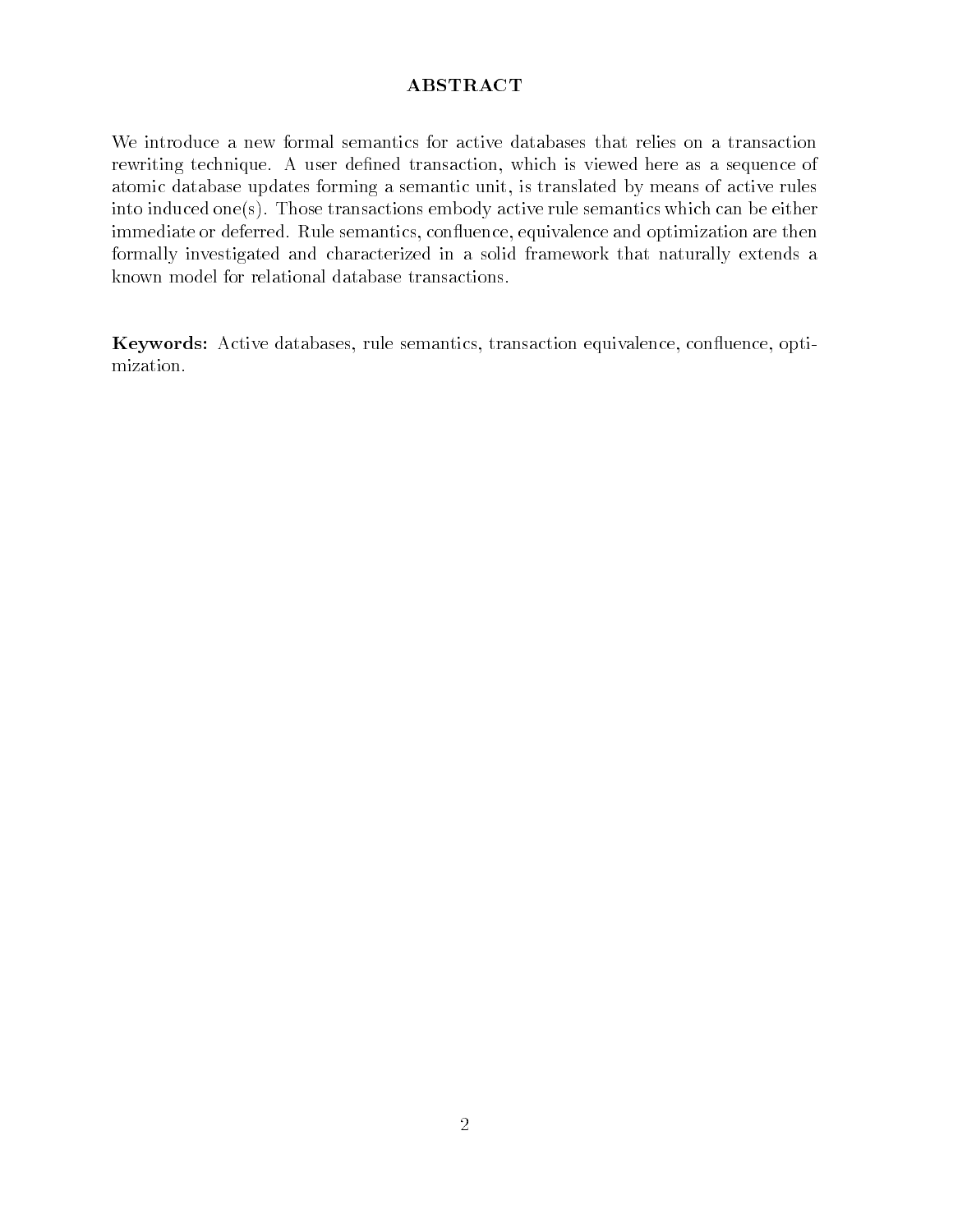# Introduction

Active databases are based on rules that allow us to specify actions to be taken by the system automatically, when certain events occur and some conditions are met. It is widely recognized that these active rules provide a powerful mechanism for the management of several important database activities (e.g., constraint maintenance and view materialization  $[6, 7]$ , and for this reason, they are now largely used in modern database applications and have been extensively studied in the last years 

 However, in the various approaches, active rule execution is generally specified only by informal, natural-language descriptions. It follows that very often, when the number of rules increases active rule processing becomes quickly complex and unpredictable even for relatively small rule sets

The goal of this paper is to provide a formal approach to active rule processing that relies on a method for rewriting user defined transactions to reflect the behavior of a set of active rules, and to show how known results for transaction equivalence can be extended in this framework to pre-analyze properties of transactions and rules.

We start by introducing a simple transaction language, based on a well known model for relational databases  $\left[1\right]$  in which a transaction is viewed as a collection of basic update operations forming a semantic unit and a quite general active rule language whose com putational model is set of the interest in the contract in the set of the set of  $\mathbb{P}^n$  is a probability from  $\mathbb{P}^n$ We consider two different execution models for active rules: immediate and deferred (or delay and former the former than the former than the event conditions of the event conditions where  $\alpha$ action parts. The latter has a temporal decoupling between the event part on one side and the condition and action parts on the other side. We then define in this context a rewriting process that takes as input a user defined transaction  $t$  and a set of active rules and produces a new transaction  $t$  that embodies active rule semantics, in the sense that  $\pm$  $\iota$  explicitly includes the additional updates due to active processing. Under the deferred modality, the new transaction is the original one augmented with some induced actions. whereas, under the immediate modality, the new transaction interleaves original updates and actions defined in active rules. It follows that the execution of the new transaction in a passive environment corresponds to the execution of the original transaction within the active environment defined by the given rules. Other approaches consider rewriting techniques  $[11, 22]$ , but usually they apply in a restrictive context or are not formal. Conversely we believe that this formal and simple approach can improve the understanding of several active concepts and make it easier to show results

As we have said, the execution model of our transactions extends a relational transaction model which has been extensively investigated [1]. The reason for this choice is twofold. Firstly, we wish to use a well known framework having a formal setting and a solid transaction execution model. Secondly, we wish to take full advantage of the results already available on transaction equivalence and optimization In this way we are able to formally investigate statically several interesting properties of active rule process ing. First, we can check whether two transactions are equivalent in an active database. Then, due to the results on transaction equivalence, we are also able to provide results on confluence. Finally, optimization issues can be addressed. As a final remark, we note that, with this approach, active rule processing does not require any specific run-time support, and so it is simpler to implement than others which are built from scratch  $[10]$ .

The remainder of this paper is organized as follows. In Section 2, a detailed overview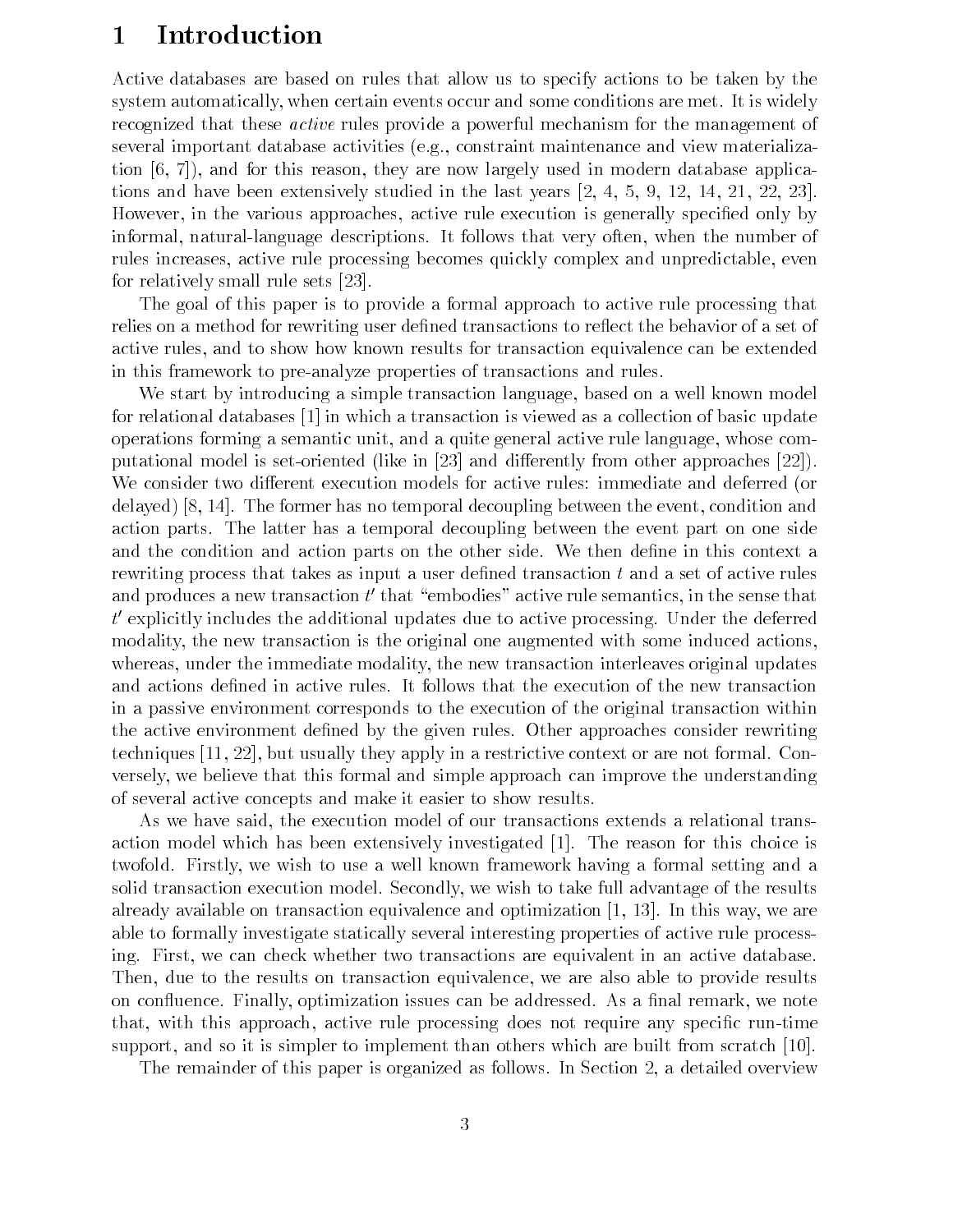

Figure 1: Components of the approach

of the approach is presented by using several practical examples In Section In Section 2006 the basic framework. In Sections 4 and 5, we introduce, in a systematic way, the notion of active database and the rewriting transaction technique respectively The property of equivalence is investigated in Section 6. From this study, several results on active rule processing are derived in Section Finally in Section - we draw some conclusions

#### $\overline{2}$ An overview of the approach

In this section we informally present our approach. As described in Figure 1, the basic idea is to express active rule processing as a four step computation. Given a user defined transaction t and a set of active rules  $P$ , the first step checks whether  $P$  presents some kind of recursion. For the time being, we present a simple characterization and we will not address this issue in detail in the present paper. The second step takes  $P$  and  $t$ , and transforms the transaction t into an induced ones that "embodies" the semantics of the rules in  $P$ . In general, during this step several transactions can be generated. These different induced transactions take into account the fact that an update of the original transaction may trigger several rules at the same time, and so the corresponding actions can be executed in different orders yielding different results. In the third step. confluence and optimization issues of active rule processing are investigated by analyzing the transactions computed during the second step. This is done by extending known techniques for testing equivalence of database transactions Then in the last step according to the results of this analysis, one transaction is finally submitted to a relational database management system

We point out two important aspects of this approach. Firstly, it relies on a formal basis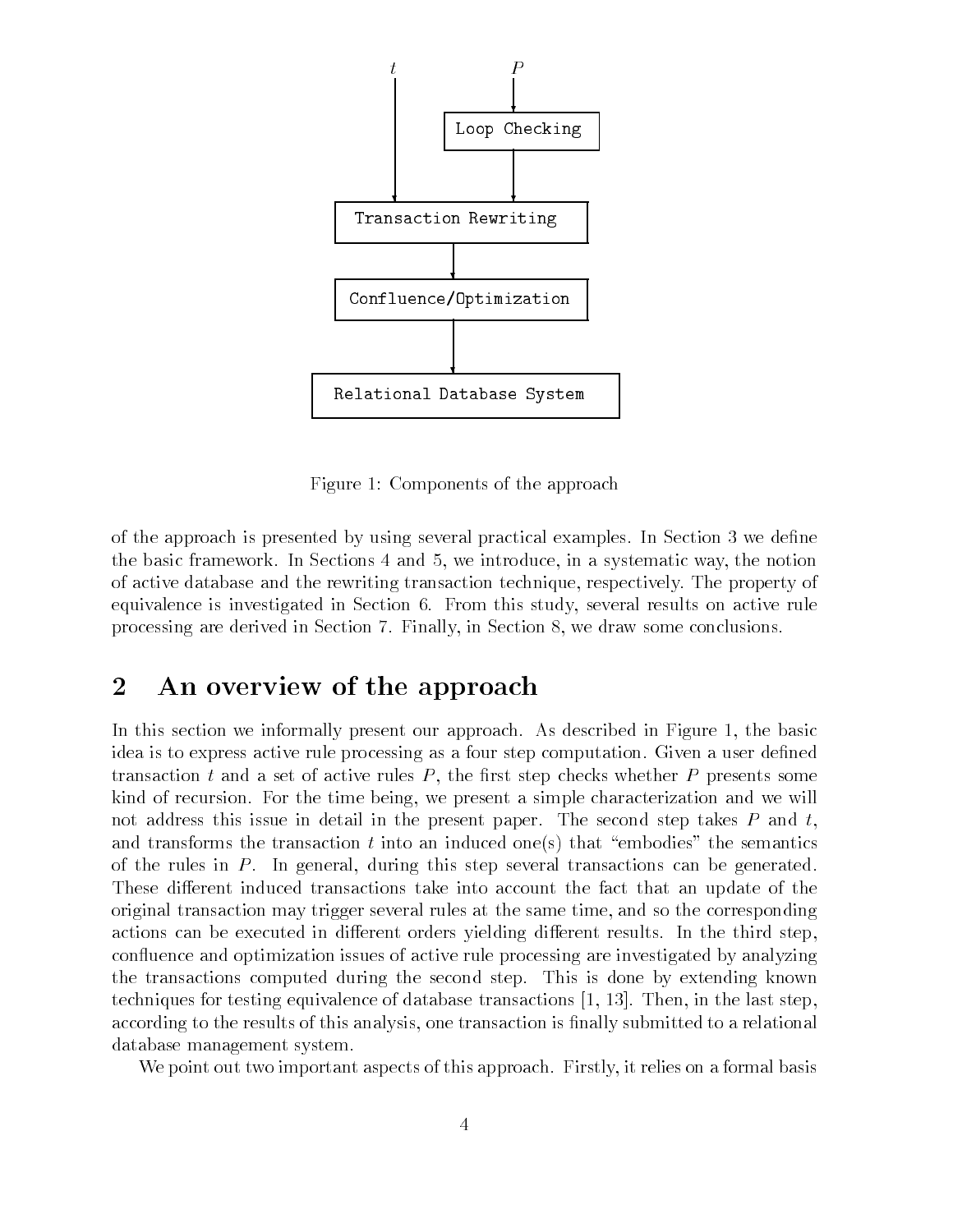that allows us to derive solid results. Secondly, the rewriting and confluence/optimization steps can be done statically, without accessing the underlying database, and therefore they can be performed very efficiently at compile time.

As we have said, we will consider the immediate and deferred active rule execution models: the immediate modality reflects the intuition that rules are processed as soon as they are triggered, while deferred modality suggests that a rule is evaluated and executed after the end of the original transaction  $[14]$ . Thus, two different rewriting procedures will be given. Specifically, consider a user defined transaction as a sequence of updates:  $t = u_1, \ldots, u_n$ . This transaction is transformed under the immediate modality into an induced one

 $u_I = u_1, \mu_1, \ldots, u_n, \mu_n$ 

where  $\mu_i^-$  denotes the sequence of updates computed as *immediate reaction* of the update  $u_i$  with respect to a set of active rules P. This reaction can be derived by "matching" the update  $u_i$  with the event part of the active rules. Clearly the obtained updates can themselves trigger other rules, hence this reaction is computed recursively. As noted above, several transactions can be obtained in this way. Note that under the immediate modality the induced transaction is an interleaving of user defined updates with rule actions

Under the deferred modality, the induced transaction has the form:

$$
t_D = u_1; \ldots; u_n; \mu_1^P; \ldots; \mu_n^P.
$$

Hence the reaction is deferred (or postponed) until the end of the user transaction. Here again the induced updates can themselves trigger other rules and so the reactions of the original updates are recursively computed, but using the immediate modality.

We now give a number of practical examples to clarify the above discussion. The following active rules react to updates to a personnel database composed by two relations emp-namednamesal and dep-dnamemgr Rules are expressed here in a generic lan guage that does not refer to any specific system but whose intended meaning should be evident (indeed, those rules can be easily expressed in any practical active rule language).

```
r1: When DELETED d FROM dep
        Then DELETE FROM emp WHERE dname=d.dname
r When Inserted newspapers are interesting to the Inserted newspapers and the Inserted newspapers are interesting to the Inserted newspapers and the Inserted newspapers are interesting to the Inserted newspapers and the In
        Then DELETE FROM emp
records the INSERTED newspaper in the INSERTED newspaper in the INSERTED newspaper in the INSERTED newspaper in
        If
        Then INSERT INTO dep
                    VALUES -
dnamenew
edname mgrnew
ename
```
Intuitively, the first rule states that when a department is deleted then all the employees working in such a department must be removed (cascading delete). The second one serves to enforce the constraint that an employee can work in one department only and states that when an employee tuple say  $\mathbf{A}$  is instruction to the relation of the relationship of the relationship of the relationship of the relationship of the relationship of the relationship of the relationshi emp, then the old tuples where john is associated with a department different from toy must be deleted. Finally, the last rule states that if an inserted employee has a salary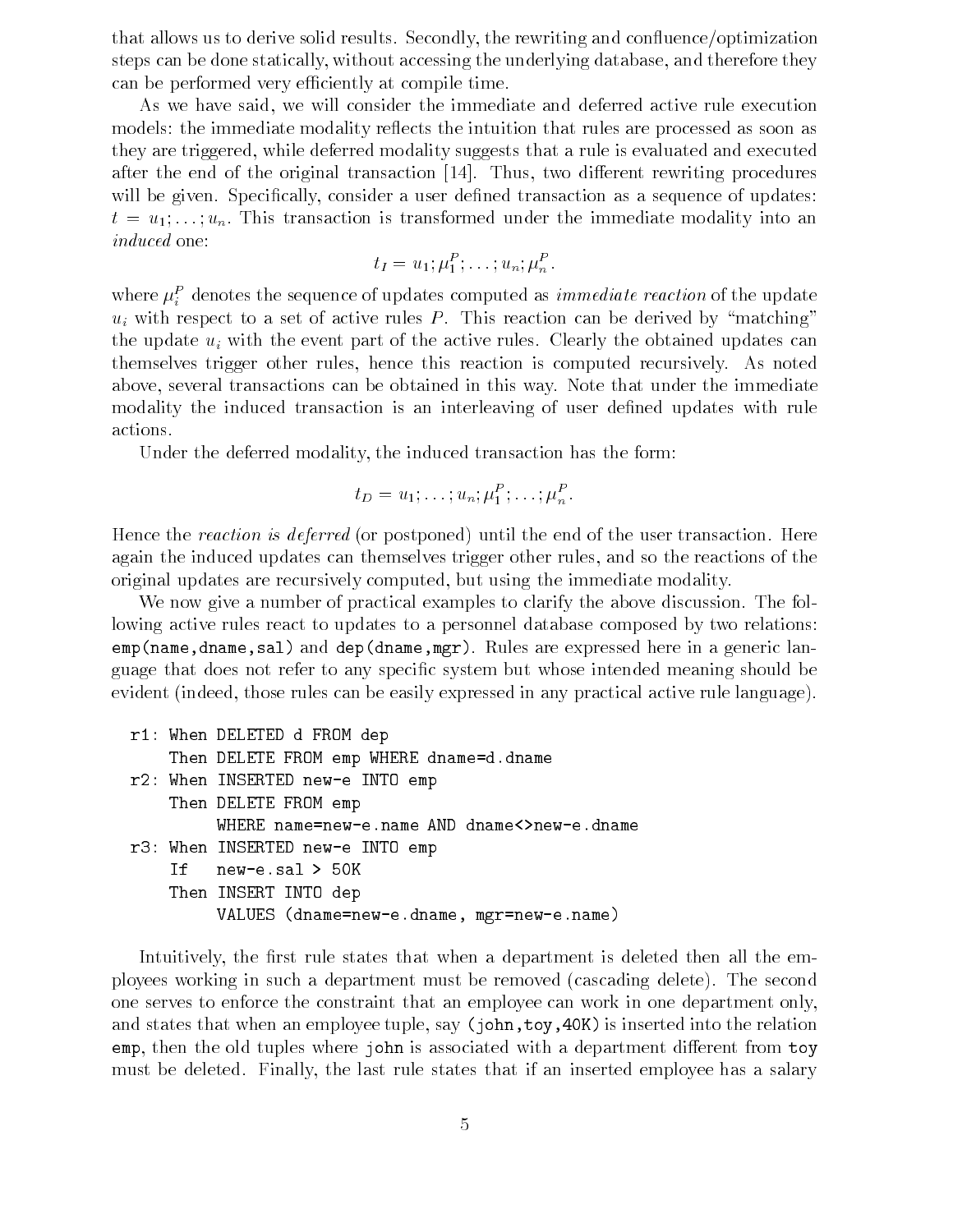greater than 50k then he is eligible to be a manager of the department in which he works and so, according to that, a tuple with the name of the department and the new employee is inserted in the relation dep

Now, we provide the following simple user defined transaction where first the toy department is removed and then an employee is added to this department with a salary of 60K.

t1: DELETE FROM dep WHERE dname='toy'; namebilland into the service of the control of the state of the state of the state of the state of the state o

By inspecting the given active rules, we can easily realize that, at run time, the first update in  $t1$  will trigger rule  $r1$ , whereas the second update will trigger rules  $r2$  and r3. Therefore, under immediate modality, t1 can be rewritten, at compile time, into the following transaction  $t1I$  (where I denotes immediate modality), by "unfolding"  $t1$ with respect to the active rules. In this new transaction, the prefix  $*$  denotes an induced update

```
t1I: DELETE FROM dep WHERE dname='toy';
          *DELETE FROM emp WHERE dname='toy';
             namebilldnametowsalka into energy values of the control of the control of the control of the control of the control of the control of the control of the control of the control of the control of the control of the control o
          *DELETE FROM emp WHERE name='bill' AND dname<>'toy';
          Insert into deposit in the contract into dependent of the contract of the contract of the contract of the contract of the contract of the contract of the contract of the contract of the contract of the contract of the cont
```
The obtained transaction describes the behavior of the transaction t1 taking into account the active rules under the immediate modality Note that there is another possible translation in which the last two updates are switched. This is because the second update of the original transaction triggers two rules at the same time (namely  $r2$  and  $r3$ ) and therefore we have two possible execution orders of the effects of these rules. It follows that, in general, a user defined transaction actually induces a set of transactions. One of the goals of this paper is to show that, in many cases, it is possible to statically check whether these transactions are equivalent. If all the induced transactions are equivalent we can state that the active program is "confluent" with respect to the transaction  $t_1$ . In this case the execution of one of the obtained transactions implements the expected behavior of the user defined transaction within the active framework. Note that we do not assume the presence of a (partial) ordering on the rules, but the framework can be easily extended to take it into account

Let us now turn our attention to the deferred execution model Assume that we want to move the employee John from the toy to the book department. This can be implemented by means of the following transaction

## the internal control into the control of the control of the control of the control of the control of the control of the control of the control of the control of the control of the control of the control of the control of t DELETE FROM emp WHERE name='john' AND dname='toy' AND sal=50K;

By inspecting transaction and rules, we can statically decide that the first update in  $t2$  will not trigger rule  $r3$  since its condition will not be satisfied (the salary of the new employee is not greater than  $50K$ ). Thus, if we rewrite this transaction taking into account our active rules under the deferred modality we have the following possible translation  $t2D$  (D denotes deferred modality), in which the effect of the rules is postponed to the end of the transaction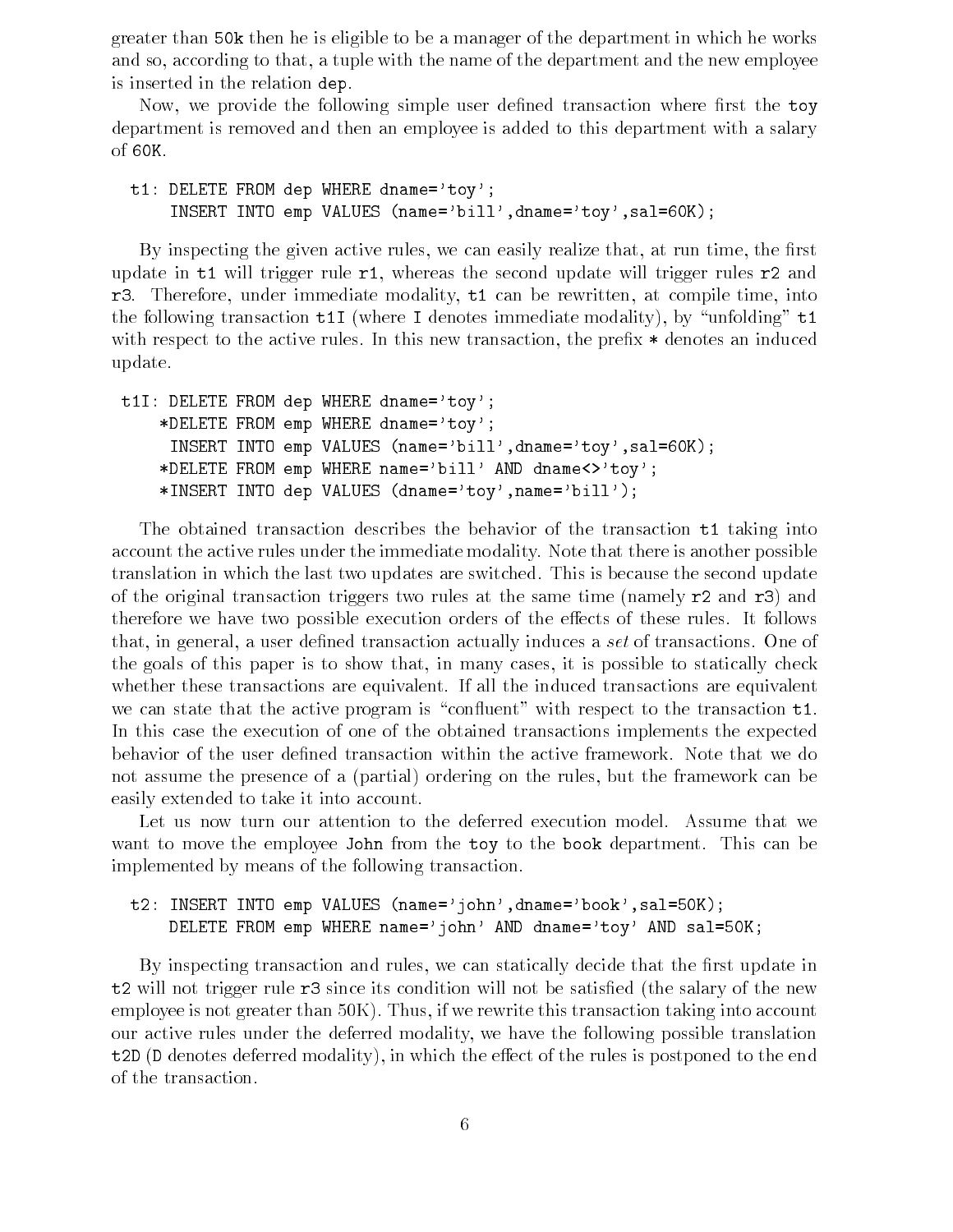to into the compact into the second compact that it is a second that it is a second to the second that it is a DELETE FROM emp WHERE name='john' AND dname='toy' AND sal=50K; \*DELETE FROM emp WHERE name='john' AND dname<>'book';

Now before executing the above transaction we can observe the fact that the second update can be discarded without altering the overall effect of the transaction, since its effect is "included" in the effect of the third update. This shows how some optimization can be performed on those induced transactions The transaction that implements the expected behavior is then as follows

the interest into the contract into the contract interest into the contract into the contract into the contract in \*DELETE FROM emp WHERE name='john' AND dname<>'book';

In contrast to a user defined transaction, the updates in the induced transactions are not independent, as some updates are indeed "induced" by others. This fact has a consequence on the execution semantics of an induced transaction Assume for instance that at run-time the execution of an update  $u$  in a induced transaction  $t$  has a null effect on the database (because, for example, its condition does not hold or its effect is invalidated by a subsequent update). Then, it is reasonable that the updates in  $t$  induced (directly or indirectly) by u are not executed as well. Under this interpretation, we need to define a new transaction semantics that takes into account the inducer/induced relationship among updates. Clearly, the techniques to achieve confluence and optimization must take into account this fact

To clarify the point, consider the transformation of the transaction  $t_1$  under the deferred modality. According to the previous discussion, the rewriting process should generate the following transaction

```
t1D: DELETE FROM dep WHERE dname='toy';
      namebilland into the service of the control of the state of the state of the state of the state of the state o
     *DELETE FROM emp WHERE dname='toy';
     *DELETE FROM emp WHERE name='bill' AND dname<>'toy';
     insert into dep values (depend of ) (alumnamed ) (
```
However, it is easy to see that the third update invalidates the effect of second one. It follows that the last two updates of the transaction  $t1D$ , which are induced by such an update, must not be executed at run time. So, the rewriting of the transaction  $t1$  under the deferred modality can be simplified as follows:

## $t1D$  : DELETE FROM dep WHERE dname='toy'; \*DELETE FROM emp WHERE dname='toy';

Thus, we need to develop specific techniques to check equivalence and to optimize induced transactions. This will be done by extending an already existing framework for equivalence and optimization in relational databases

The rest of the paper is devoted to the formalization and characterization of the issues discussed in this section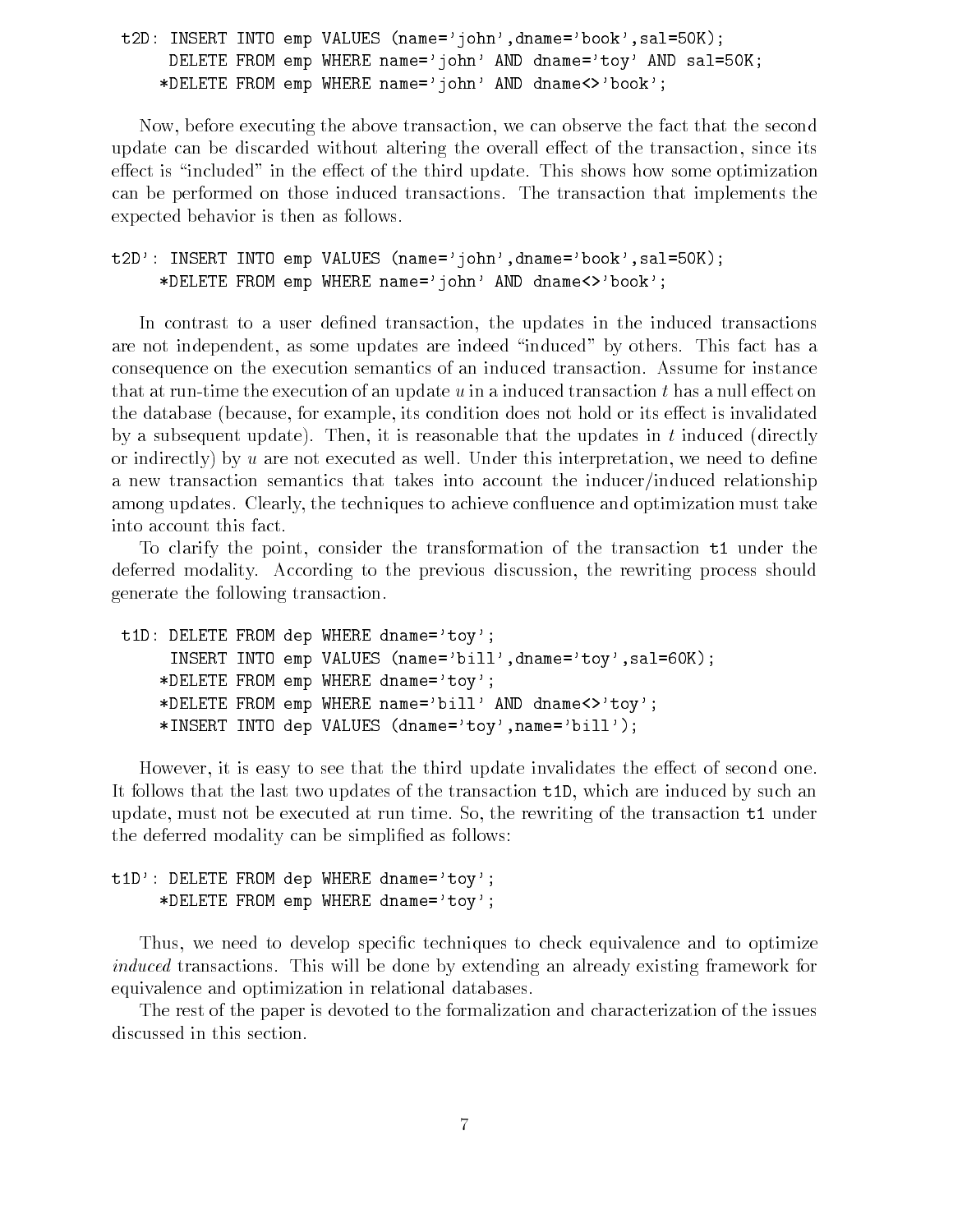# A model for Transactions

The notion of transaction we use in this paper is based on a model for relational trans actions introduced by Abiteboul and Vianu [1]. Informally, for transaction we mean a sequence of basic update operations (namely, insertions and deletions of tuples) viewed as a semantic unit. Specifically, we will restrict our attention to the important class of "domain-based" transactions, where the selection of tuples involves the inspection of individual values for each tuple. Differently from the model described in  $[1]$ , we also allow arithmetic comparisons predicates

#### $3.1$ Preliminaries

Let U be a finite set of symbols called *attributes* and, for each  $A \in U$ , let  $dom(A)$  be an infinite set of constants called the *domain of A*. As usual, we use the same notation A to indicate both the single attribute A and the singleton  $\{A\}$ . Also, we indicate the union of attributes (or sets thereof) by means of the juxtaposition of their names. Moreover, we assume, for technical reasons, that the domains are disjoint and totally ordered. A *relation scheme* is an object  $R(X)$  where R is the name of the relation and X is a subset of U. A database scheme S over U is a collection of relation schemes  $\{R_1(X_1),...,R_n(X_n)\}\$ with distinct relation names such that the union of the  $X_i$ 's is U.

A tuple v over a set of attributes X is a function from X to the union of all the domains such that, for each  $A \in X$ ,  $v(A)$  is in  $dom(A)$ . A relation over a relation scheme  $R(X)$  is a finite set of tuples over X. A *database instance s* over a database scheme S is a function from S such that, for each  $R(X) \in S$ ,  $s(R(X))$  is a relation over  $R(X)$ . We will denote by  $Tup(X)$  the set of all tuples over a set of attributes X and by  $Inst(S)$  the set of all database instances over a database scheme S

Throughout the rest of the paper, we will always refer to a fixed database scheme  $S = \{R_1(X_1), \ldots, R_n(X_n)\}\$ over a set of attributes U.

#### **3.2** Conditions

Let X be a set of attributes and A be an attribute in X. An *atomic condition* over X is an expression of the form: (1)  $A\theta c$ , where  $c \in dom(A)$  and  $\theta$  is a comparison predicate Let X be a set of attributes and A be an attribute in X. An *atomic condition* over X is<br>an expression of the form: (1)  $A\theta c$ , where  $c \in dom(A)$  and  $\theta$  is a comparison predicate<br> $(=, \neq, <, \leq, \geq, >)$ , or (2)  $A \in (c_1, c_2)$ and  $c_1 < c_2$ . The meaning of the symbols  $-\infty$  and  $+\infty$  is evident:  $A \in (-\infty, c_2)$  is equivalent to  $A$  -form of atomic condition for all  $\alpha$  -form of atomic condition will be reason will be reason will be reason for a to  $\alpha$ clarified shortly.

— condition and it conditions a condition of the condition of the condition of the condition of the condition of attributes  $X$  is a finite set of atomic conditions over  $X$ . A tuple v over  $X$  satisfies an atomic condition  $A\theta c$   $(A \in (c_1, c_2))$  if  $v(A)\theta c$   $(c_1 < v(A) < c_2)$ . A tuple satisfies a condition  $C$  if it satisfies every atomic condition occurring in  $C$ .

We assume that conditions are always *satisfiable*, that is, they do not contain atomic conditions that are always false (e.g.,  $A \in (c_1, c_2)$  and there is no  $c \in dom(A)$  such that  $c \in (c_1, c_2)$  or atomic conditions that are mutually exclusive (e.g., both  $A = c$  and  $A \neq c$ ).

A condition C over a set of attributes X uniquely identifies a set of tuples over X: those satisfying the condition. This set is called the *target* of  $C$ .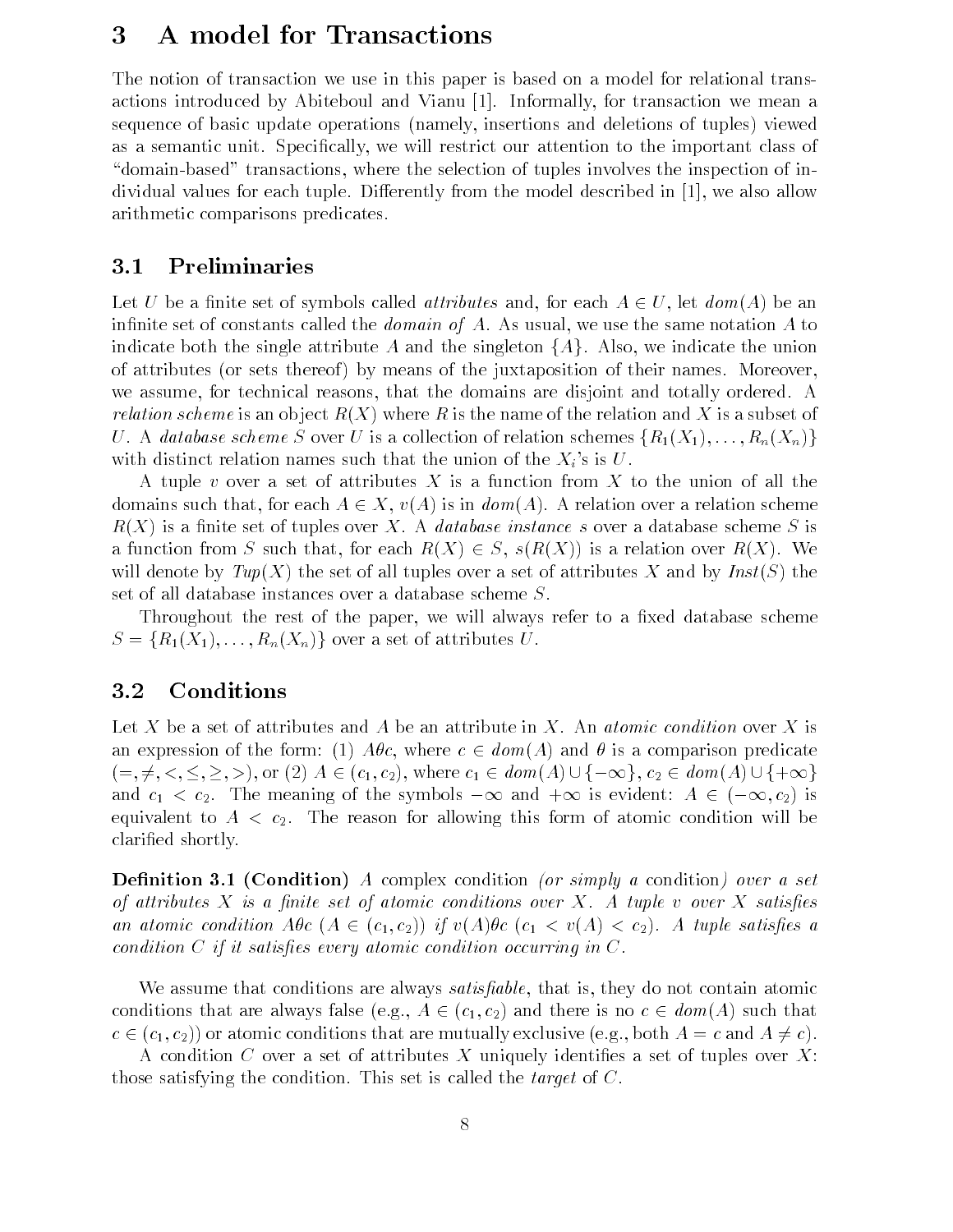Denition Target of a condition The target of a condition C over a set of at tributes X, denoted by  $Targ(C)$ , is the set of tuples  $\{v \in Tup(X) \mid v \text{ satisfies } C\}$ .

Note that  $Targ(C)$  is not empty if and only if C is satisfiable. We say that a condition C over  $X = A_1 \dots A_n$  specifies a complete tuple if  $C = \{A_1 = a_1, \dots, A_n = a_n\}$ , where  $a_i \in dom(A_i)$  for  $i = 1, \ldots, n$ .

#### 3.3 Transactions

Let us first introduce the basic update operations.

**Definition 3.3 (Insertion)** An insertion over a relation scheme  $R_i(X_i) \in S$  is an expression of the form Rj  $\alpha$  is a condition over  $\alpha$  and species a complete a complete a complete a complete a complete a complete a complete a complete a complete a complete a complete a complete a complete a complete a tuple. The effect of an insertion  $+R_i[C]$  is a mapping  $Eff(+R_i[C])$  from  $Inst(S)$  to  $Inst(S)$  defined, for each  $R_i(X_i) \in S$ , by:

$$
Eff(+R_j[C])(s)(R_i(X_i)) = \begin{cases} s(R_i(X_i)) \cup Targ(C) & \text{if } i = j \\ s(R_i(X_i)) & \text{if } i \neq j \end{cases}
$$

**Definition 3.4 (Deletion)** A deletion over a relation scheme  $R_i(X_i) \in S$  is an expression of the form  $-R_i[C]$ , where C is a condition over  $X_i$ . The effect of a deletion  $-R_i[C]$ is a mapping  $Eff(-R_i[C])$  from  $Inst(S)$  to  $Inst(S)$  defined, for each  $R_i(X_i) \in S$ , by:

$$
Eff(-R_j[C])(s)(R_i(X_i)) = \begin{cases} s(R_i(X_i)) - Targ(C) & \text{if } i = j \\ s(R_i(X_i)) & \text{if } i \neq j \end{cases}
$$

An *update* over a relation scheme is an insertion or a deletion. Note that, for sake of simplicity, we do not consider modify operations here. Actually, similarly to  $[1]$ , modifications can be accommodated in our framework but the complexity of notation would increase dramatically

Update operations are generally executed within *transactions*, that is, collections of data manipulation operations viewed as a semantic atomic unit

Denition 
 User transaction A user transaction is a nite sequence of updates The effect of a transaction  $t = u_1, \ldots, u_n$  is the composition of the effects of the updates it contains, that is, is the mapping:  $Eff(t) = Eff(u_1) \circ \dots \circ Eff(u_n)$ .

 $\mathbb{R}$  . The SQL transactions described in Section 2 and  $\mathbb{R}$  . The easily expressed using using  $\mathbb{R}$ the the notation introduced above For international transaction to any page of each expressed as  $follows:$ 

$$
t_1 = -\mathtt{dep[dname=toy]} \, ; +\mathtt{emp[name=bill, dname=toy,sal=60k]}
$$

Two user transactions are equivalent when they always produce the same result if applied to the same database instance, that is, when they have the same effect.

 $\blacksquare$ are equivalent *(denoted*  $t_1 \sim t_2$ ) if it is the case that  $Eff(t_1) = Ef(t_2)$ .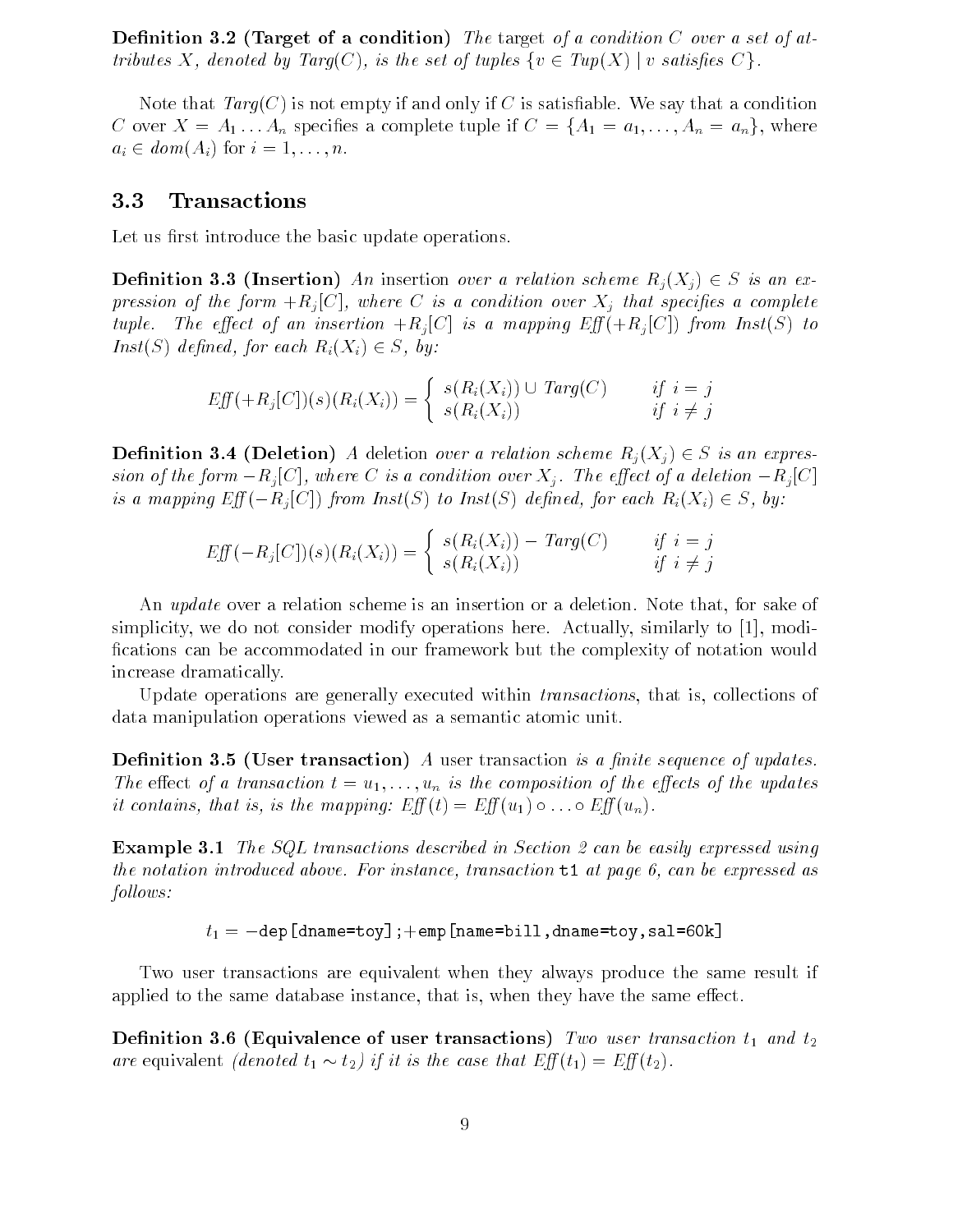#### $3.4$ Normalization of transactions

According to  $[1]$ , we describe and characterize in this section transactions satisfying a property called *normal form*. In such transactions, syntactically distinct updates have disjoint targets (and therefore do not interfere). This is a very convenient form since it simplifies results and algorithms. Moreover, it will make easier the specification of the reaction of active rules to updates involved in a transaction. We also show that any transaction can be brought to this special form by means of a "preprocessing" phase called normalization, and that this operation can be performed in polynomial time.

Denition Normal form A transaction t is in normal form if for each pair of updates  $u_i$  and  $u_j$  in t that are over the same relation and have conditions  $C_i$  and  $C_j$  such that  $C_i \neq C_j$ , it is the case that  $Targ(C_i) \cap Targ(C_j) = \emptyset$ .

The following result easily follows by definitions and states that, in a transaction in normal form: (1) if two updates have different targets, then these targets have an empty intersection, and  $(2)$  if two updates have the same target, then they have the same condition

 $-$  the targets of the targets of the targets of  $\mathbb{R}^n$  ,  $\mathbb{R}^n$  and  $\mathbb{R}^n$  are targets of  $\mathbb{R}^n$  . Then the targets of  $\mathbb{R}^n$ either identical or disjoint and 
 the conditions of a pair of updates having the same target are syntactically equal

*Proof.* (1) Assume by way of contradiction that in a transaction in normal form there are two updates  $u_i$  and  $u_j$  with conditions  $C_i$  and  $C_j$  such that  $Targ(C_i) \neq Targ(C_j)$  and  $Targ(C_i) \cap Targ(C_i) \neq \emptyset$ . Since the targets of  $u_i$  and  $u_j$  are different,  $C_i \neq C_j$ , but by  $\mathbf{1}$ 

 $(2)$  Assume that in a transaction in normal form two updates with the same target have different conditions. By definition of transaction in normal form, this implies that their targets are indeed disjoint  $\overline{a}$  a contradiction.  $\Box$ 

Each transaction can be transformed into an equivalent transaction in normal form by "splitting" the target of each condition into sufficiently many targets. To this end, we now introduce a number of axioms, called *Split Axioms*, that can be used to transform a transaction into an equivalent transaction in normal form. Intuitively, these axioms show:  $h(1)$  how we can transform a transaction in an equivalent transactions that contains only atomic conditions of the form  $\{A = c\}$  or  $\{A \in (c_1, c_2)\}$  (axioms SA2–SA4), and (2) how we can further transform a transaction in such a way that possible interferences between pair of updates of these two forms can be avoided (axioms SA5 and SA6).<sup>1</sup> Axioms SA1 and SA7 are useful in order to apply the others. Specifically, the former shows how we can generate conditions composed by singletons over the various attributes, the latter shows how we can add a condition over an attribute to a condition that does not mention it.

— called a cal led the following and the Split Axioms in the Split Axioms and the Split Axioms in the Split Axioms in the Split Axioms in the Split Axioms in the Split Axioms in the Split Axioms in the Split Axioms in the a condition over X,  $A \in X$ , and  $C|_Y$  denotes the set of atomic conditions in C that are over Y 

<sup>&</sup>lt;sup>1</sup>Clearly, this is just one of the possible way to enforce the normal form.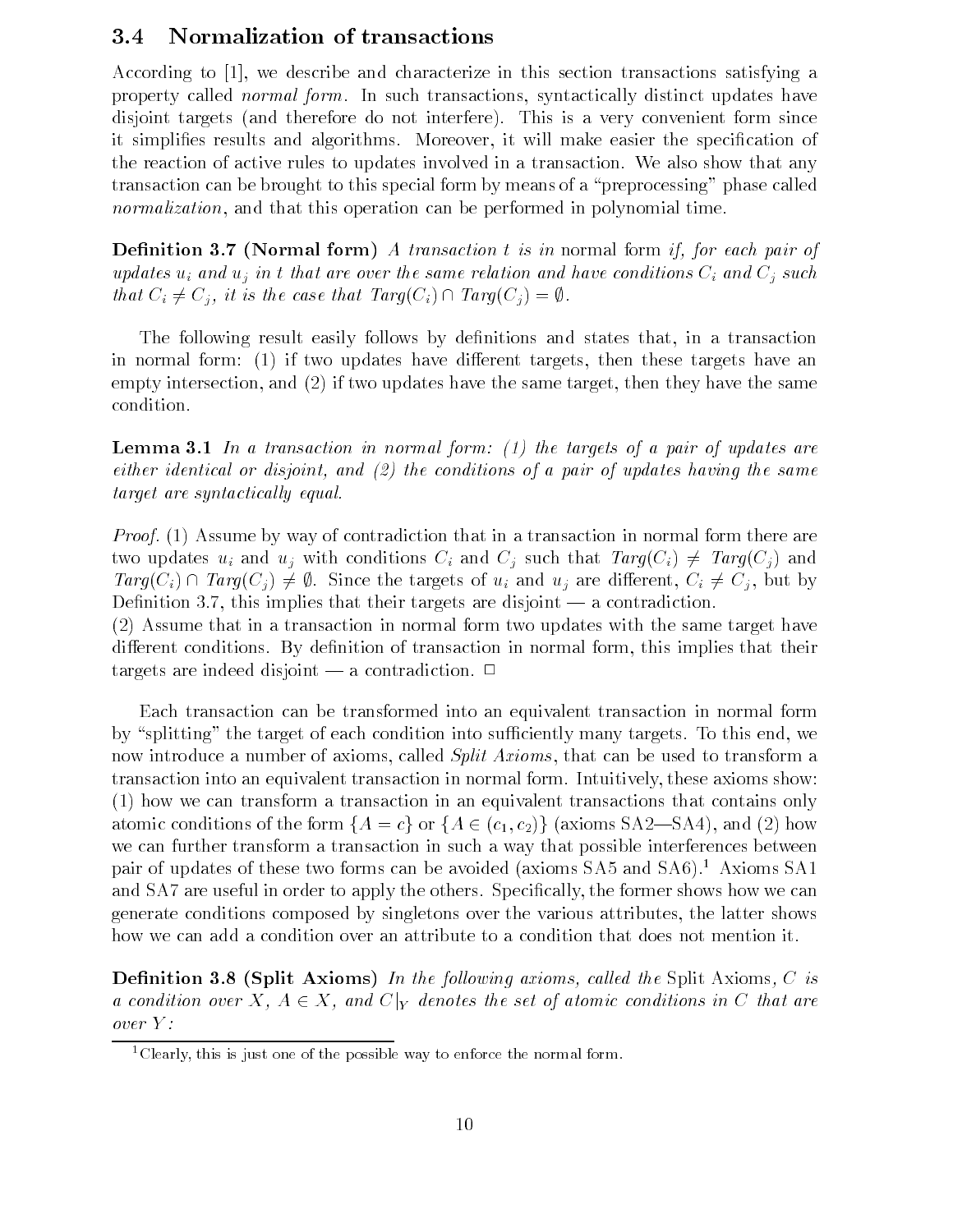$$
\begin{aligned} \text{(SA1)} \quad &-R[C] \approx_{\text{split}} -R[C|_{X-A} \cup \{C_A^{(1)}\}]; \dots; -R[C|_{X-A} \cup \{C_A^{(k)}\}] \\ \text{where } C|_A = \{C_A^{(1)}, \dots, C_A^{(k)}\} \text{ and } C_A^{(i)}, \text{ for } i = 1, \dots, k, \text{ is an atomic condition.} \\ \text{(SA2)} \quad &-R[C] \approx_{\text{split}} -R[C|_{X-A} \cup \{A \in (-\infty, c)\}]; -R[C|_{X-A} \cup \{A \in (c, +\infty)\}] \end{aligned}
$$

$$
\begin{aligned} \text{(SA2)} \quad &-R[C] \quad \approx_{\text{split}} -R[C|_{X-A} \cup \{A \in (-\infty, c)\}]; -R[C|_{X-A} \cup \{A \in (c, +\infty)\}] \\ &\text{where } C|_{A} = \{A \neq c\}. \end{aligned}
$$
\n
$$
\begin{aligned} \text{(SA3)} \quad &-R[C] \quad \approx_{\text{split}} -R[C|_{X-A} \cup \{A = c\}]; -R[C|_{X-A} \cup \{A \in (c, +\infty)\}] \end{aligned}
$$

$$
\begin{aligned} \text{(SA3)} \ -R[C] &\approx_{\text{split}} -R[C|_{X-A} \cup \{A=c\}]; -R[C|_{X-A} \cup \{A\in (c, +\infty)\}] \\ \text{where } C|_{A} &= \{A \ge c\}. \end{aligned}
$$
\n
$$
\begin{aligned} \text{(SA4)} \ -R[C] &\approx_{\text{split}} -R[C|_{X-A} \cup \{A=c\}]; -R[C|_{X-A} \cup \{A\in (-\infty, c)\}] \end{aligned}
$$

$$
\begin{aligned} \text{(SA4)} \ -R[C] &\approx_{\text{split}} -R[C|_{X-A} \cup \{A=c\}]; -R[C|_{X-A} \cup \{A\in (-\infty, c)\}] \\ \text{where } C|_{A} &= \{A \le c\}. \end{aligned}
$$
\n
$$
\begin{aligned} \text{(SA5)} \ -R[C] &\approx_{\text{split}} -R[C|_{X-A} \cup \{A=c\}]; \end{aligned}
$$

$$
\begin{aligned} \text{(SA5)} \ -R[C] &\approx_{\text{split}} -R[C|_{X-A} \cup \{A=c\}];\\ \text{where } C|_{A} &= \{A \in (c_1, c_2)\} \text{ and } c \text{ is the only element in } \text{dom}(A) \text{ such that } c_1 < c < c_2. \end{aligned}
$$
\n
$$
\begin{aligned} \text{(SA6)} \ -R[C] \ \approx_{\text{split}} -R[C|_{X-A} \cup \{A=c\}];\\ \ -R[C|_{X-A} \cup \{A \in (c_1, c)\}]; \end{aligned}
$$

$$
(SA6) - R[C] \approx_{split} -R[C|_{X-A} \cup \{A = c\}]; -R[C|_{X-A} \cup \{A \in (c_1, c)\}];
$$
  
\n
$$
-R[C|_{X-A} \cup \{A \in (c, c_2)\}]
$$
  
\nwhere  $C|_A = \{A \in (c_1, c_2)\}, c \in dom(A)$  and  $c_1 < c < c_2$ .  
\n
$$
(SA7) - R[C] \approx_{split} -R[C|_{X-A} \cup \{A = c\}]; -R[C|_{X-A} \cup \{A \in (-\infty, c)\}];
$$

$$
\begin{aligned} \text{(SA7)} \quad &- R[C] \approx_{\text{split}} -R[C|_{X-A} \cup \{A=c\}]; -R[C|_{X-A} \cup \{A \in (-\infty, c)\}];\\ &- R[C|_{X-A} \cup \{A \in (c, +\infty)\}]\\ \text{where } C|_{A} = \emptyset \text{ and } c \in \text{dom}(A). \end{aligned}
$$

The following result can be easily proved

**Lemma 3.2** The split axioms are sound, that is,  $t_1 \approx_{\text{split}} t_2$  implies  $t_1 \sim t_2$ .

*Proof.* Let us consider, for instance, axiom SA2. Let  $u = -R[C]$  where  $C|_A = \{A \neq c\},\$ and let  $u_1 = -R[C_1] = -R[C|_{X-A} \cup \{A \in (-\infty, c)\}]$  and  $u_2 = -R[C_2] = -R[C|_{X-A} \cup$  $f$ : e, axiom SA2. Let  $u = -R$ <br>  $A \cup \{A \in (-\infty, c)\}\$  and  $u_2$  ${A \in (c, +\infty)}$ . It is easy to see that  $Targ(C) = Targ(C_1) \cup Targ(C_2)$  and so, by Definitions 3.4 and 3.5, we have that  $Eff(u) = Eff(u_1) \circ Eff(u_2)$ , that is,  $u \sim u_1, u_2$ . Similar considerations apply to the other axioms.  $\Box$ 

We now show how these axioms can be practically used to normalize transactions. Let us first introduce a property of conditions to be used in the algorithm that follows.

**Property 3.1** Let C be a condition over X, Z be a set of attributes and C be a finite **Property 3.1** Let C be a condition over X, Z be a set of attributes and C be a finite set of constants. Then, for each attribute  $A \in X \cap Z$  (1)  $C|_A$  has the form  $\{A = c\}$  or  ${A \in (c_1, c_2)}$ , and (2) if  $C|_A = {A \in (c_1, c_2)}$ , then there is no  $c \in dom(A) \cap C$  such that  $c \in (c_1, c_2)$ .

The split algorithm that can be used to normalize transactions is reported in Figure 2. We have the following result.

**Theorem 3.1** Let t be a transaction, C be the set of all constants appearing in t, and Z of the set of all allements mentioned in the Thenet (T) twisting we men the internates over the and Z and generates a transaction  $t_{\text{split}}$  in polynomial time,<sup>2</sup> (2)  $t_{\text{split}} \sim t$ , and (3)  $t_{\text{split}}$ is in normal form

<sup>-</sup>Hereinafter polynomial time means time polynomial with respect to the length of the transaction-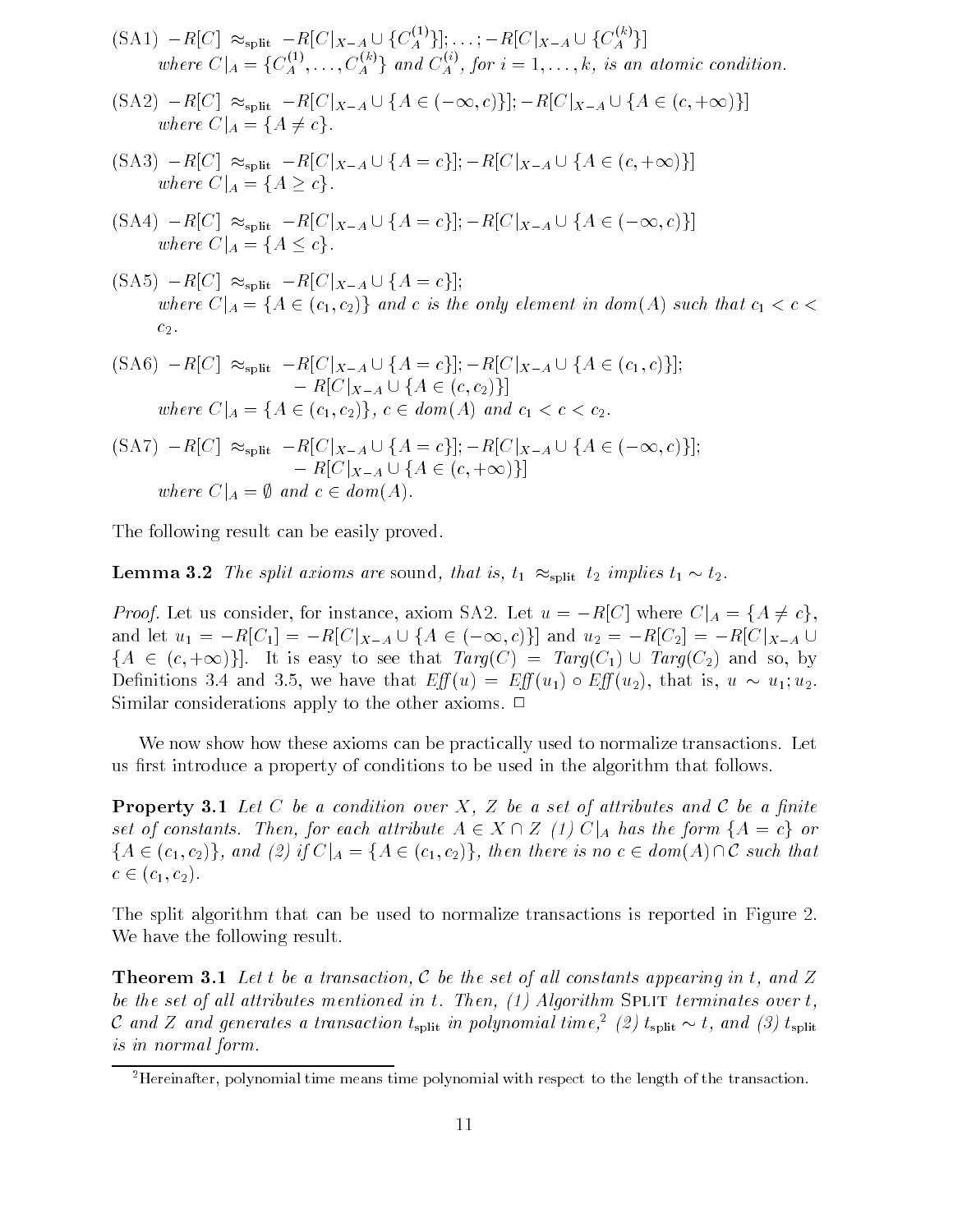Algorithm SPLIT **Input:** A transaction t, a set of constants C and a set of attributes  $Z$ ; **Output:** A new transaction  $t_{split}$ ; begin  $i := 1$ ;  $t_i := t;$ while (there is an update u over  $R_i(X_i)$  in  $t_i$  whose condition does not satisfaction in the sets of attributes  $\mathcal{C}$  and Z and Z and Z and Z and Z and Z and Z and Z and Z and Z the set of constants  $\mathcal{C}$ )  $t_{i+1}$  := the transaction obtained from  $t_i$  by splitting u according to some split axiom  $i := i + 1;$ endwhile  $t_{split} := t_i - {\text{updates with unsatisfiable conditions}}$ end 

Figure 2: Algorithm SPLIT

*Proof.* (1) Assume that  $|t| = 1$  (that is, t contains just one update). By the structure of the split axioms, at each iteration of the loop in Algorithm SPLIT, we have  $|t_{i+1}| > |t_i|$ . more that the algorithm tries to enforce Property all that allows only updates having the atomic conditions of the form  $A = c$  and  $A \in (c_1, c_2)$ . It follows that the number of algorithm is bounded by:<br>  $m = \begin{pmatrix} k \\ 2 \end{pmatrix} + |\mathcal{C}|.$ algorithm is bounded by

$$
m = \left(\begin{array}{c} k \\ 2 \end{array}\right) + |\mathcal{C}|.
$$

where  $k = |\mathcal{C}| + 2$ . This corresponds to the number of ordered pairs of k symbols (for the atomic conditions of the form  $A \in (c_1, c_2)$  plus the cardinality of C (for the atomic conditions of the form  $A = c$ ). Since each update is not split more than once with respect to the same constant, it follows that for every i,  $|t_i|$  is bounded by  $m^{|U|}$ , that is, by the number of complex conditions over the universe  $U$  of attributes that can be formed with m different atomic conditions. Thus, the sequence of the  $t_i$ 's is strictly increasing and bounded and therefore the algorithm terminates. If  $t$  contains multiple updates, the SPLIT algorithm can be applied separately to each update in  $t$  and the results can be then concatenated to obtain  $t_{split}$ . It follows that Algorithm SPLIT terminates over any transaction and generates the output transaction in polynomial time

, a shown part can be easily shown on the basis of Lemma , we have no the shown on the number of of transformations applied to  $t$  by Algorithm SPLIT.

 $\mathcal{N} = \mathcal{N}$  of contradiction assume that the inner is not in normal form that is not in normal form that is a sum that is the is the is the is the is the is the is the is the is normal form that is the is the is a sum pair of updates over the same set of attributes  $X$  with syntactically different conditions, say  $C_i$  and  $C_j$ , whose targets are not disjoint. Now let A be an attribute in X such that  $C_i|_A \neq C_i|_A$ . Since  $t_{\text{split}}$  satisfies Condition (1) of Property 3.1 (being the output of the algorithm SPLIT) we have that both  $C_i|_A$  and  $C_i|_A$  are of the form  $A = c$  or  $A \in (c_1, c_2)$ . Then, we have two possible cases : (a)  $C_i|_A$  has the form  $A = c$ ,  $C_j|_A$  has the form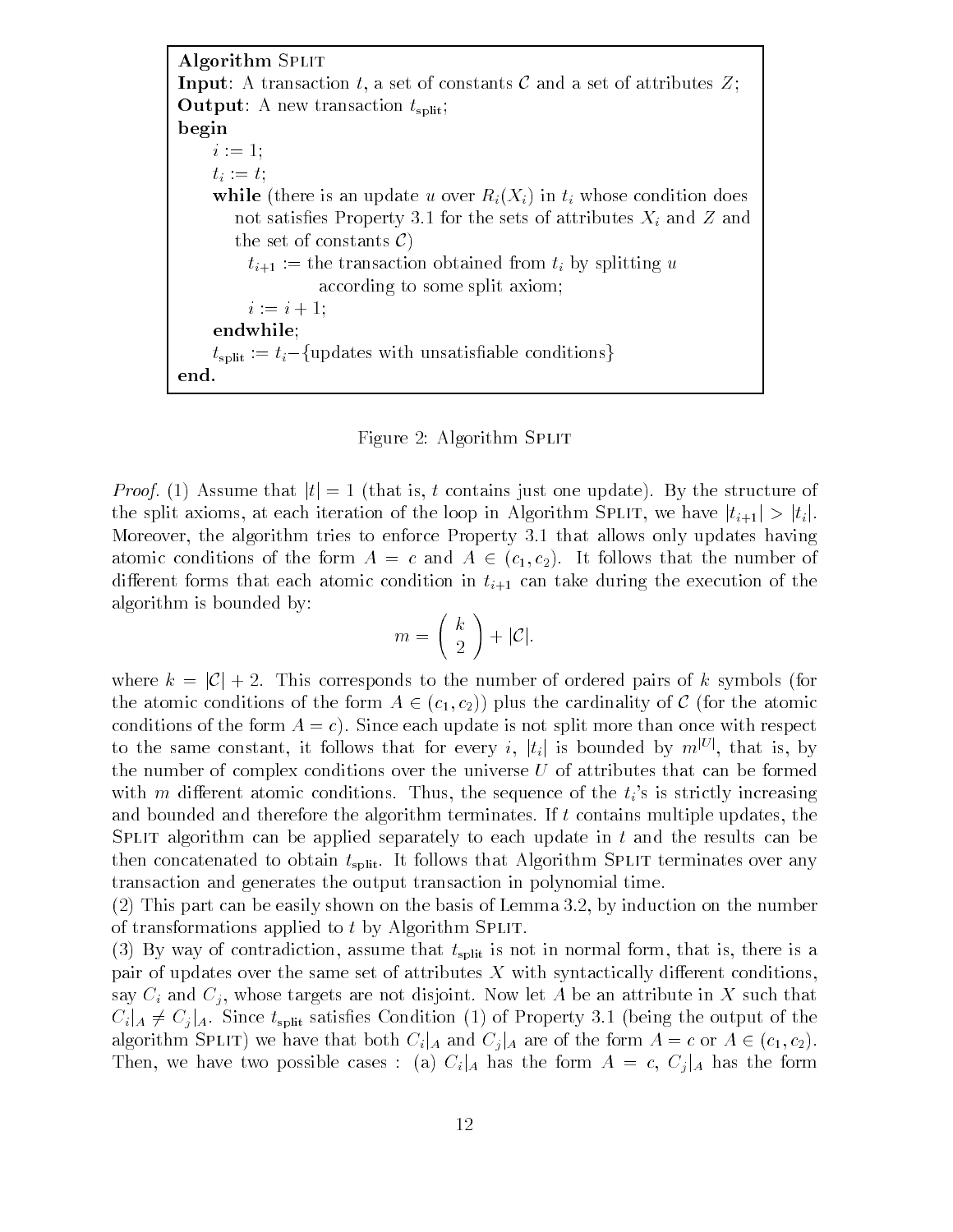$A \in (c_1, c_2)$  and  $c \in (c_1, c_2)$  (otherwise the targets would be disjoint), and (b)  $C_i|_A$  has the form  $A \in (c_{i,1}, c_{i,2}), C_i|_A$  has the form  $A \in (c_{i,1}, c_{i,2})$  and  $c_{i,1} < c_{i,2}$  (as above). In both cases, at least one of the two conditions does not satisfy Condition  $(2)$  of Property and the contradicts that the contradicts the output of Algorithm Splitting  $\sim$ 

**Example 3.2** Let  $S = \{R_1(A), R_2(AB)\}\$  with domains over the integers and consider the transaction  $t = +R_1[A = 2], -R_1[A \neq 1].$  This transaction is not in normal form since the tuple  $v = (2)$  over  $R_1(A)$  is in both the targets of the two updates it contains. By applying Algorithm SPLIT we obtain:

\n- 1. 
$$
t_1 = +R_1[A = 2]; -R_1[A < 1]; -R_1[A > 1]^3
$$
 (by axiom SA2),
\n- 2.  $t_2 = +R_1[A = 2]; -R_1[A < 1]; -R_1[A \in (1, 2)]; -R_1[A = 2]; -R_1[A > 2]$  (by axiom SA6)
\n

The algorithm terminates at the second step and outputs

 $t_{\text{split}} = +R_1[A = 2]; -R_1[A < 1]; -R_1[A = 2]; -R_1[A > 2]$ 

which is in normal form

Let us now consider the transaction  $t' = -R_2[A = 1]; +R_2[A = 1, B = 2]$ , which is not in normal form. Note that t-aoes not satisfies Property 5.1 since the first update aoes not even mention attribute  $B$ . By applying Algorithm SPLIT we then obtain:

1. 
$$
t'_1 = -R_2[A = 1, B < 2]; -R_2[A = 1, B = 2]; -R_2[A = 1, B > 2];
$$
  
+ $R_2[A = 1, B = 2]$  (by axiom SA 7)

The algorithm terminates at the first step and outputs  $t_{\text{split}} = t_1$  which is indeed in normal form.

#### Active Databases  $\overline{4}$

In this section we introduce formally the notions of active rule and program. We will consider a simple form of active rules that however captures a considerable portion of rules described in the literature and implemented in the systems. In particular, in  $[19]$  we have considered the core of several concrete active rule languages whose rule execution is specified only by informal descriptions, and have shown that with our framework it is possible to describe the main features of these languages

#### 4.1 Active Rules and Programs

We represent an active rule by using the same notation introduced to express transactions. This allows us to easily describe the way in which updates and active rules interact Specifically, the event and the condition parts of a rule are described by an update whereas the action part is described by a transaction according to the density of Section according to the density of Section with the only difference that variables can be used in the place of constants. These variables are used to describe bindings that are passed from the event and the condition to the action of a rule

For simplicity, in this example we write  $A \leq 1$  ( $A \geq 1$ ) instead of  $A \in (-\infty, 1)$  ( $A \in (1, +\infty)$ ).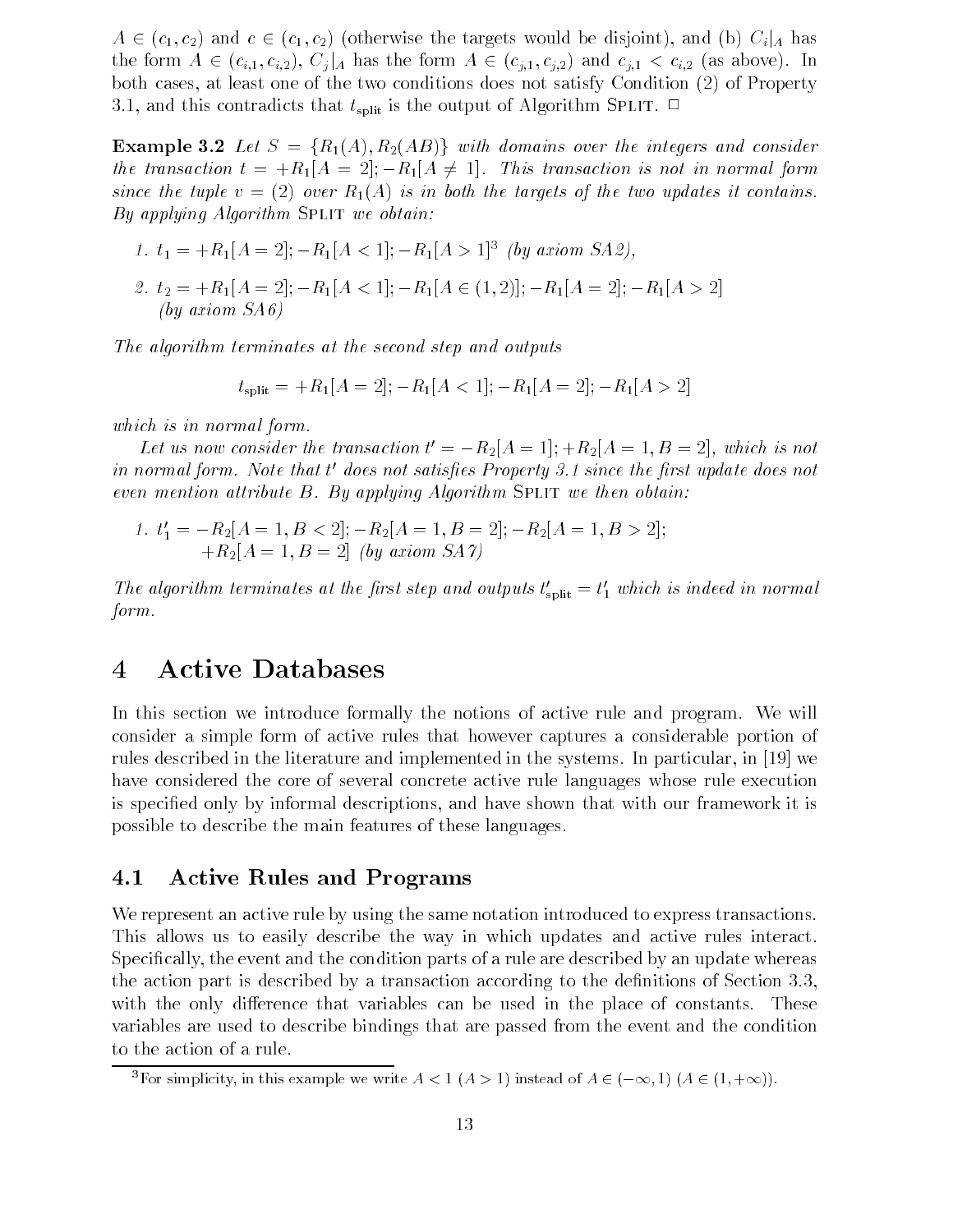Thus, let us fix a set of symbols called *variables*. We call *generalized update* an update having a condition in which variables can occur in the place of constants, and *generalized* transaction a transaction composed by generalized updates. Active rules are then defined as follows

— included an active rule of the form and the form of the form of the form of the form of the form of the form

 $u_e \Rightarrow t_a$ 

where the conditions is a general interest where the case of an insertion of an insertion of an insertion of a does not necessarily specify a complete tuple; and  $(2)$   $t_a$  is a generalized transaction such that each variable occurring in  $t_a$  also occurs in  $u_e$ .

The left hand side and the right hand side of the rule are also called the *event part* and the *action part*, respectively.

 $\mathcal{A}$  active database An active program P is a set of active rules An active rules An active rules An active rules An active rules An active rules An active rules An active rules An active rules An active rules An acti active database is a pair  $(s, P)$  where s is a database instance and P is an active program.

Note that, the event part of an active rule allows us to specify both the update triggering the rule and the condition to be met for the execution to be met for the execution of the rule  $\ell$ The intuitive semantics of a rule as above is then as follows: if an update  $u$  "matching" with  $u_{\varepsilon}$  is executed on the database, then perform the transaction  $t_a$  using the bindings of the matching between u and  $u_e$ .

Example  - The active rules described in Section 
 page can be easily expressed using the notation introduced above

 $r_1: -{\tt dep[dname=D]} \Rightarrow -{\tt emp[dname=D]}$  $\begin{split} & \mathit{if~invariant}~unrouce~above. \ & \mathit{if~i}~\mathit{if~i}~\mathit{if~i}~\mathit{if~i}~\mathit{if~i}~\mathit{if~i}~\mathit{if~i}~\mathit{if~i}~\mathit{if~i}~\mathit{if~i}~\mathit{if~i}~\mathit{if~i}~\mathit{if~i}~\mathit{if~i}~\mathit{if~i}~\mathit{if~i}~\mathit{if~i}~\mathit{if~i}~\mathit{if~i}~\mathit{if~i}~\mathit{if~i}~\mathit{if~i$  $r_3: +$ emp[name=N,dname=D,sal>50k] $\Rightarrow +$ dep[dname=D,mgr=N]

As we have said one important point here is the temporal relationship between the execution of the components of a rule. The event and the action have a temporal decoupling under the deferred execution model whereas under the immediate execution model there is no temporal decoupling. In our approach, the semantics of an active database with respect to a transaction  $t$  is given in terms of the execution of a new transaction  $t$  induced by  $t$ , and so it will be defined in Section 5 along with the definition of the  $\pm$ rewriting technique

#### Triggering of rules  $4.2$

We now describe how updates and active rules interact. We first introduce some preliminary notions

Let  $D$  be the union of all the domains of the attributes in  $U$  and  $V$  be the set of variables. A *substitution*  $\sigma$  is a function from  $D \cup V$  to  $D \cup V$  that is the identity on constants. Then, the *matching* between atomic conditions is defined as follows: a ground atomic condition  $C_A$  (that is, an atomic condition without variables) over A matches with a generalized atomic conditions  $C_A$  over the same attribute if: either (1)  $C_A$  contains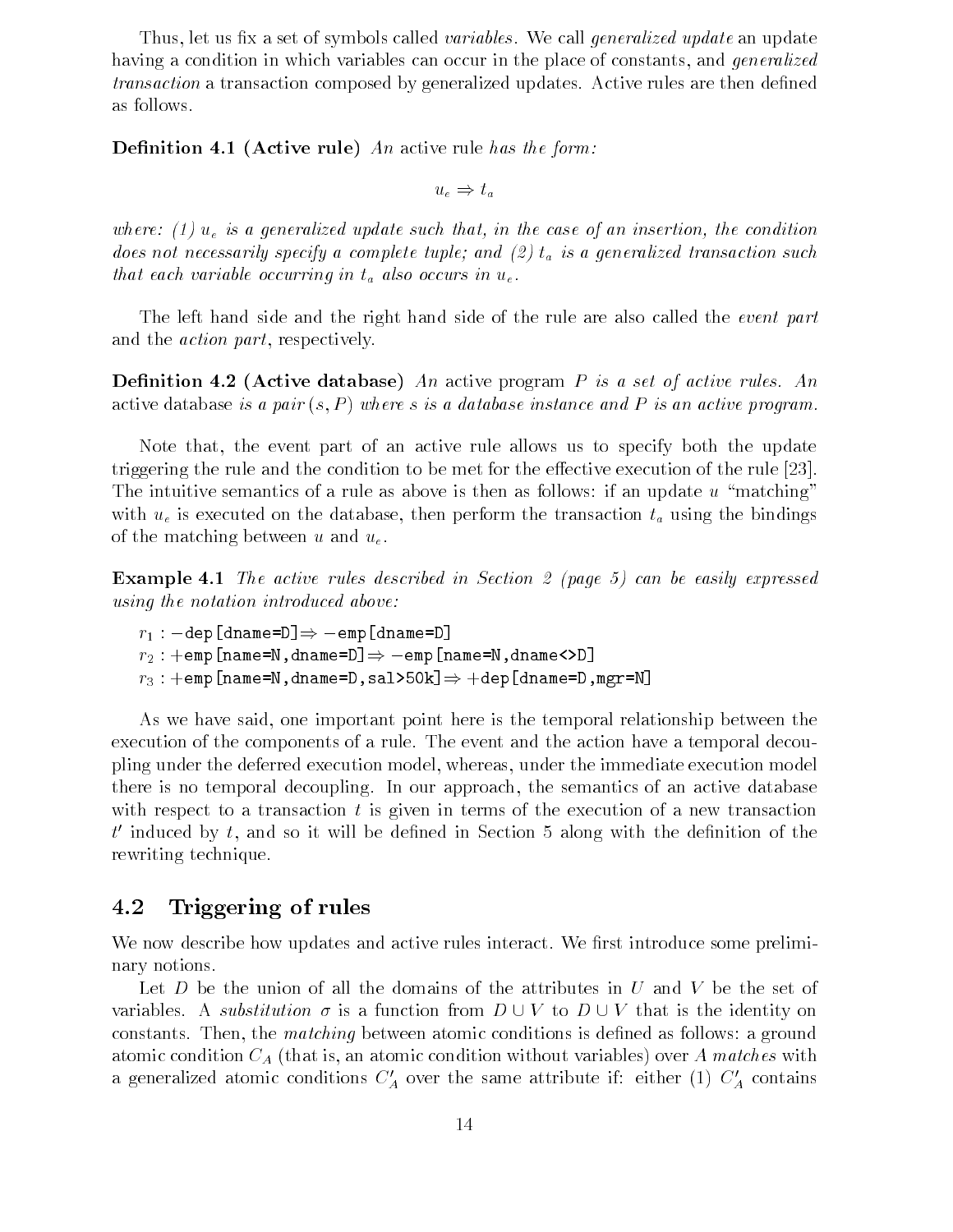variables and there is a substitution  $\sigma$ , called *binding*, such that  $C_A = \sigma(C'_A)$ , or (2)  $C'_A$ is ground and there is at least one tuple v over X, such that v satisfies both  $C_A$  and  $C'_A$ (that is,  $Targ(C_A) \cap Targ(C'_A) \neq \emptyset$ ).

 $\begin{array}{cccc} \texttt{L} & \texttt{L} & \texttt{L} & \texttt{L} & \texttt{L} & \texttt{L} & \texttt{L} & \texttt{L} & \texttt{L} & \texttt{L} & \texttt{L} & \texttt{L} & \texttt{L} & \texttt{L} & \texttt{L} & \texttt{L} & \texttt{L} & \texttt{L} & \texttt{L} & \texttt{L} & \texttt{L} & \texttt{L} & \texttt{L} & \texttt{L} & \texttt{L} & \texttt{L} & \texttt{L} & \texttt{L} & \texttt{L} & \texttt{L} & \texttt$ of attributes X. We say that  $C_1$  matches with  $C_2$  if, for each attribute  $A \in X$  occurring in both of them,  $C_1|_A$  matches with  $C_2|_A$ . If so, the composition of the bindings (if any) of the various atomic conditions forms the binding of C  $_{\rm I}$  individually the binding theory that if two condition match, then the matching is unique up to renaming of variables.

**Definition 4.3 (Triggering)** Let  $u = a[C]$  be an update and r be an active rule  $u_e \Rightarrow t_a$ , we say the use  $\mathcal{U}$  and use the use  $\mathcal{U}$  is a constant in the indicate in the indicate of  $\mathcal{U}$ the same type of operation on the same relationship of our contraction on the same relationship of the same of u triggers a rule  $r : u_e \Rightarrow t_a$  and  $\sigma$  is their binding, then we say that u induces the sequence of updates  $\sigma(t_a)$  because of the rule r.

Note that because of the condition on the variables in an active rule (see Definition 4.1), a ground update always induces ground updates.

**Example 4.2** The update  $+\text{emp}$  [name=bill, dname=toy, sal=60k] triggers the following active rule

 $+$ emp[name=N,dname=D,sal>50k] $\Rightarrow$   $+$ dep[dname=D,mgr=N]

because of the binding that associates bill to the variable N and toy to the variable D (note that sal=60k matches with sal>50k). It follows that the update induces the update  $\text{+dep[dname=toy,mgr=bill]}$ .

#### **Transaction transformation**  $\overline{5}$

In this section we present the algorithms that transform a user defined transaction into an induced one that embodies the active rules behavior We consider both the immediate and deferred cases

#### $5.1$ Transaction transformations

In Figure is reported the recursive algorithm that computes the reaction of a single update. In the algorithm, the symbol  $\cdot$  denotes the concatenation operator of sequences.

Note that, in general, different outputs can be generated by this algorithm depending on the order in which triggered rules are selected in the first step of the while loop. Clearly the algorithm can be generalized in such a way that all the possible reactions of an update are generated. Moreover, according to several approaches described in the literature, the algorithm can me modified (first step of the while loop) in order to take into account a (partial) order on rules.

Unfortunately the algorithm is not guaranteed to terminate over any possible input since some kind of recursion can occur in the active program. However, syntactical restriction can be given so that Algorithm REACTION is guaranteed to terminate. The result that follows is based on the construction of a special graph  $G_P$  describing the relationship between the rules of  $P$ . The construction of this graph is based on the notion of "unification" between updates that generalizes the notion of matching as follows. We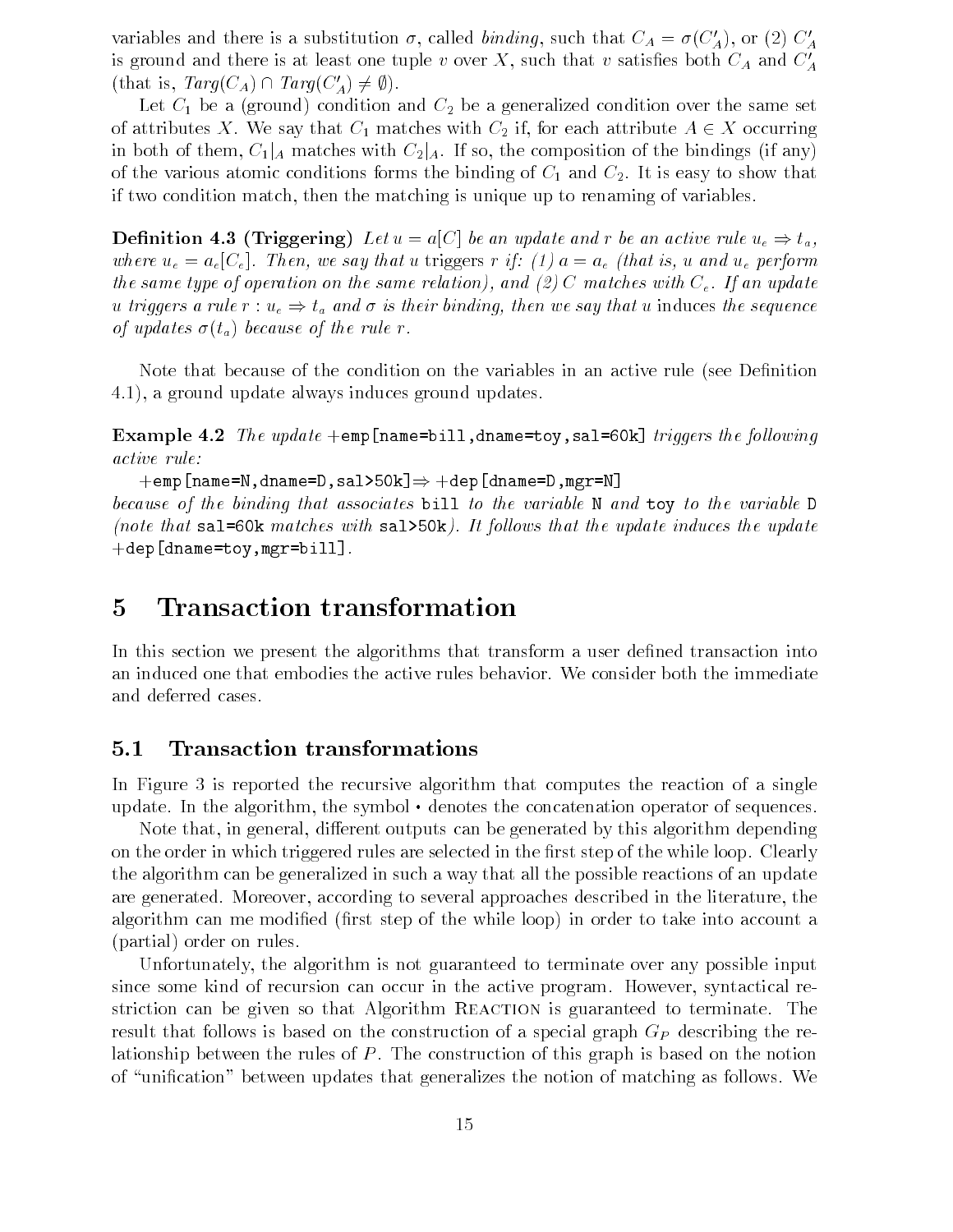```
Algorithm REACTION
Input: An update u, an active program P, a set of constants \mathcal{C}, and
        a set of attributes Z Output: A sequence \mu of updates induced directly or indirectly by u and P.
begin
     -

     Triggered (u, P) := \{r \in P : r \text{ is triggered by } u\};while Triggered (u, P) is not empty do
          pick a rule r_i : u_e \Rightarrow t_a from Triggered (u, P) and let \sigma be
              the binding of u and u_e;
         t := \text{SPLIT}(\sigma(t_a), \mathcal{C}, Z);for each u_i in \iota ao \mu := \mu \cdot \langle u_i \rangle reaction(u_i, I)
     endwhile
     \mu^- := \muend
```
Figure Algorithm Reaction

say that two generalized updates u and u- possibly both containing variables unify if there is a ground substitution  $\sigma$  (called *unifier*) such that  $Targ(\sigma(u_1)) \cap Targ(\sigma(u_2)) \neq \emptyset$ . Then, in the graph  $G_P$  the nodes represent the rules in  $P$  and there is an edge from a rule  $r: u_e \Rightarrow t_a$  to a rule  $r': u'_e \Rightarrow t'_a$  if there is an update in  $t_a$  that unifies with  $u'_e$ .

— the graph  $\tau$  is according  $\tau$  is a complete the algorithm  $\tau$  and  $\tau$  and  $\tau$  and  $\tau$  is guaranteed to terminate over P and any update  $u_k$ .

*Proof.* Algorithm REACTION performs a recursive call for each update  $\sigma(u)$ , where u in an update that occurs in the action part of a triggered rule r and  $\sigma$  is the matching that causes the triggering. This call causes in turn the triggering of a set of rules and, for each of these rules, a number of further recursive calls of the Algorithm REACTION. Let  $r': u'_e \Rightarrow t'_a$  be a rule triggered by  $\sigma(u)$ . By Definition 4.3, this means that there is a substitution  $\sigma'$  such that the targets of  $\sigma(u)$  and  $\sigma'(u'_e)$  have a nonempty intersection. Since we can assume that all the rules have different variables, we have that  $\sigma \circ \sigma'$  is a unifier of  $r$  and  $r$  . Therefore, two rules of  $P$  cause a recursive call if there is an edge from  $r$  to  $r$  -in Gp. Since Gp is acyclic, it follows that the number of recursive calls is always finite and so the algorithm terminates.  $\Box$ 

Hereinafter, we consider only active program  $P$  such that the graph  $G_P$  is acyclic. Indeed, less restrictive conditions can be given to achieve termination. Also, the algorithm can be modified in order to take into account the presence of some kind of recursion. We have discussed these issues elsewhere -

We are now ready to present the notion of induced transactions.

Denition 
 - Induced transaction Let t be a user dened transaction P be an active program <sup>C</sup> be a set of constants that includes the constants occurring in t and the constants occurring in P  $Z$  be a set of attributes that includes that includes the attributes mentioned the attributes mentioned in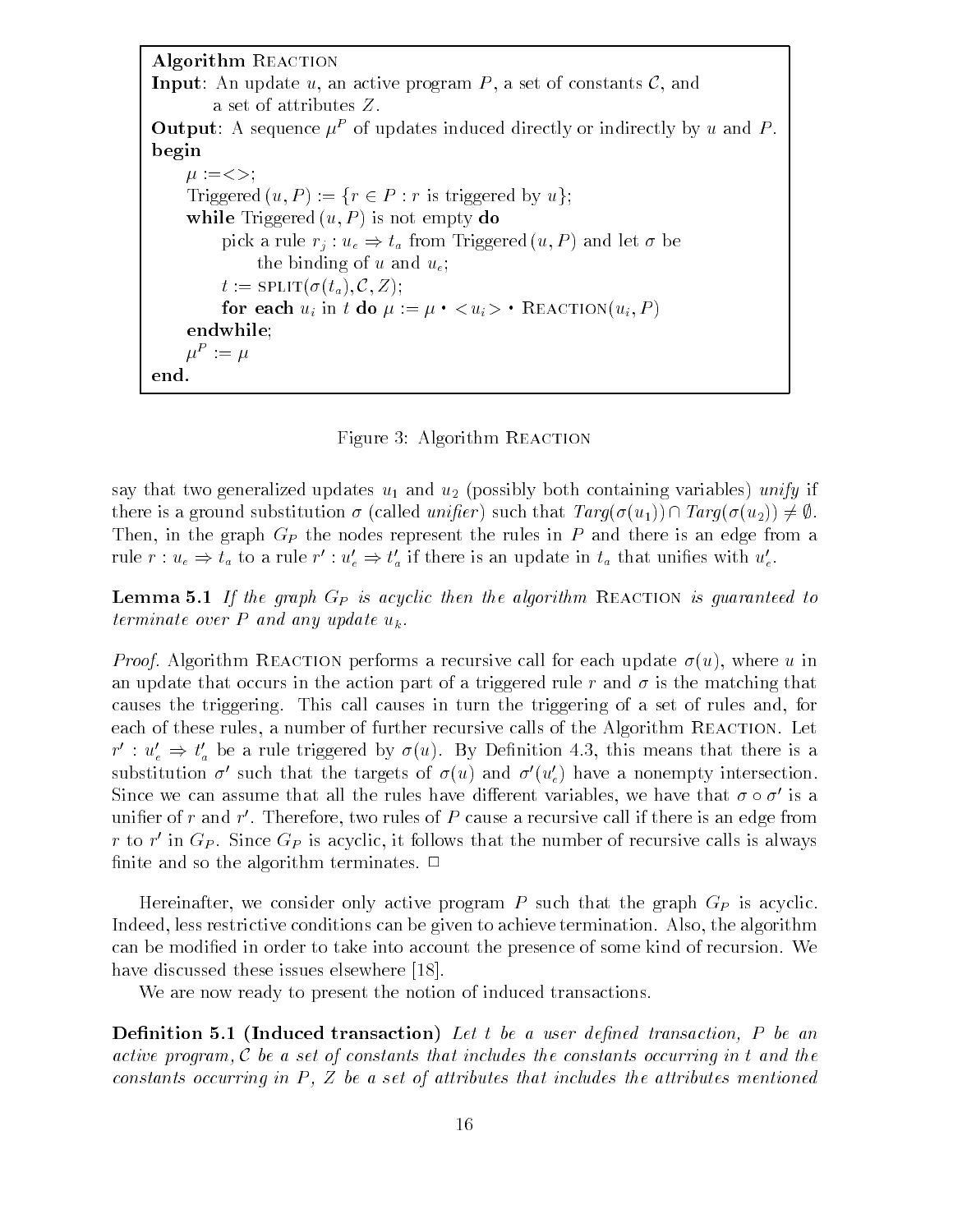in t and the attributes mentioned in P, and  $\iota = u_1, \ldots, u_n$  be the output of Algorithm SPLIT over t, C and Z. Then, consider the following transactions:

- $t_1 = u_1$ ; REACTION $(\overline{u}_1, P, C, Z)$ ; ...;  $u_n$ ; REACTION $(u_n, P, C, Z)$ ,
- $t_D = u_1; \ldots; u_n;$  REACTION $(u_1, P, C, Z); \ldots;$  REACTION $(u_n, P, C, Z)$ .

we say that tI and tI are induced by t because of P  $_{\rm 1}$  and deferred the immediate and deferred modality respectively.

Actually in the following we will refer to induced transactions without making any explicit reference to the modality under which the transaction transformation has been computed since the various results hold independently from this aspect.

For induced transactions, the following property holds.

Lemma 
 Let t be a user dened transaction and P be an active program Then any transaction induced by t because of  $P$  is in normal form and can be computed in polynomial time.

*Proof*. By Definition 5.1, each update occurring in a transaction t induced by t is split, using Algorithm SPLIT, either in the preprocessing step or during the execution of Algorithm REACTION, with respect to a set of constants and a set of attributes that include those occurring in  $t$  . I nerefore, by Theorem 5.1,  $t$  is in normal form. Let us now consider the complexity of the construction of  $\iota$  . By the hypothesis on the acyclicity of the graph  $G_P$ , it easily follows that one execution of Algorithm REACTION requires, in the worst case, a number of recursive calls equals to  $|P| + |P - 1| + ... + 1$ , where  $|P|$  denotes the number of rules in P, and so bounded by  $|P|^2$ . Moreover, each call of Algorithm REACTION involves one execution of Algorithm SPLIT, which requires polynomial time by Theorem and a number of concatenation operations bounded by the maximum number of updates occurring in the action part of a rule of  $P$ . It follows that Algorithm REACTION requires polynomial time and, since this algorithm is used once for each update occurring in the original transaction we have that an induced transaction can be computed in polynomial time.  $\Box$ 

We point out that given a user defined transaction and an active program, we may have several different induced transactions, depending on the possible different outputs of Algorithm Reaction and even if the number of those induced transactions is always finite, it may be very large. However, this number can be reduced by checking for instance when certain ones are "obviously" equivalent, e.g., when certain rules trivially commute. The problem of the efficient generation of induced transactions and their management is beyond the goal of this paper and has been addressed elsewhere -

#### Semantics of induced transaction  $5.2$

As we have said in Section 2, an induced update in an induced transaction is executed only if: (1) the inducing update has been effectively executed or (2) it has not been invalidated afterwards. Then, a new notion of effect of a transaction needs to be defined according to that. We call this new semantics the *active effect* of an induced transaction since it takes into account the relationship between "inducing" updates and the "induced" ones due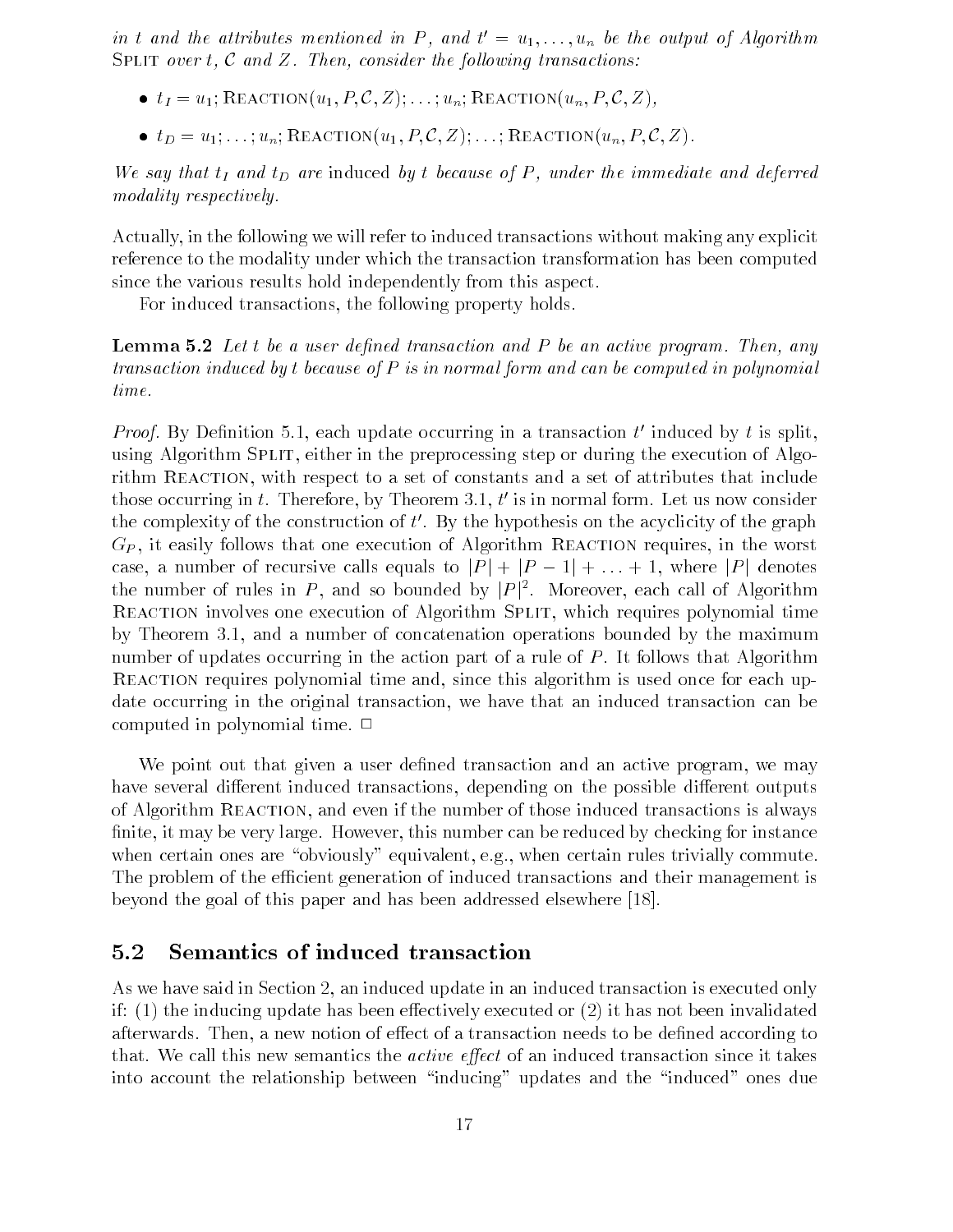to the active rules. This relationship has to be known always and can be made explicit, during the generation of the induced transaction, in several ways, for instance, by means of a labeling technique as described in  $\mathcal{A}$  and  $\mathcal{A}$  as described in  $\mathcal{A}$  and  $\mathcal{A}$ 

Now, let u be an update and s be a database instance. We say that the effect of u is visible in s if

- $u = +R[C]$  for some relation  $R(X)$  and  $Targ(C) \subseteq s(R(X))$ , or
- $u = -R[C]$  for some relation  $R(X)$  and  $Targ(C) \cap s(R(X)) = \emptyset$ .

Also, let  $t = u_1, \ldots, u_n$  be a transaction and  $1 \leq j \leq n$ . We denote by  $t|_j$  the transaction  $u_1, \ldots, u_j$  composed by the first j components of t.

 $\mathcal{L}$  -contractive extension that active extends  $\mathcal{L}_{\mathcal{M}}$  and the active extension transaction to the active extension that  $\mathcal{L}_{\mathcal{M}}$  $\mathbf{f}$  from Instruction  $\mathbf{f}$  from  $\mathbf{f}$  as follows:  $\mathbf{f}$  as follows:  $\mathbf{f}$  as follows:  $\mathbf{f}$  as follows:  $\mathbf{f}$  as follows:  $\mathbf{f}$  as follows:  $\mathbf{f}$  as follows:  $\mathbf{f}$  as follows:  $\mathbf{f}$  as f  $1\leq i< j\leq n$ .

- $Eff_{\alpha}(t|_1)(s) = Eff(u_1)(s),$   $\overline{\phantom{a}}$ E-tjj-s if uj is induced by an update ui in t jj - and the eect of ui is
	- $E[f_\alpha(t|_j)(s) = \{$  $\frac{1}{\sqrt{2}}$ not visible in  $Eff_{\alpha}(t|_{j-1})(s)$ ,<br>  $Eff(u_j) \circ Eff_{\alpha}(t|_{j-1})(s)$  otherwise.

We are finally ready to define the semantics of a transaction with respect to an active database

— cectarion is present in a constanting an active and an active a potential enect of a user transaction t in an active aatabase  $(s, P)$  coincides with  $E_J\!\!{\vphantom {F}}_{\alpha}(t\;)(s),$  where t is a transaction induced by t because of P

# Equivalence of active databases

Many interesting problems can be systematically studied in the formal framework we have defined. Among them: equivalence, optimization and confluence of active databases. In this section we shall consider equivalence and show that this property is decidable in polynomial time

#### $6.1$ Equivalence of induced transactions

Transaction equivalence has been extensively investigated in the relational model The major results of this study concern deciding whether two transactions are equivalent and transforming a transaction into an equivalent, but less expensive one. Unfortunately, these results cannot be directly used within our framework because of the different semantics defined for transactions. So, let us introduce a new definition of equivalence that refers to induced transactions

denition of induced transaction of induced transactions transactions transactions that is a construction of the and  $t_2$  are equivalent (denoted  $t_1 \sim_\alpha t_2$ ) if it is the case that  $Eff_\alpha(t_1) = Eff_\alpha(t_2)$ .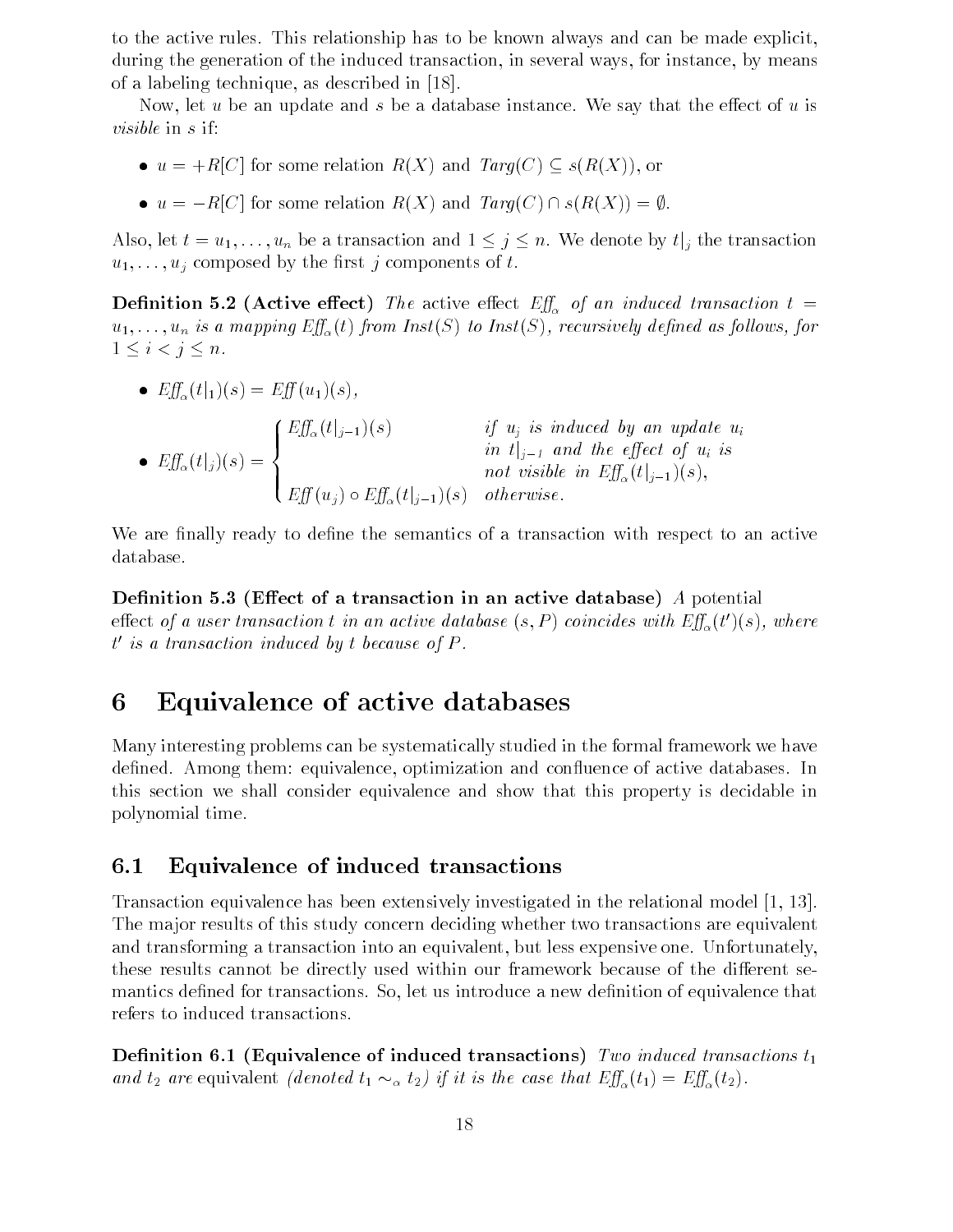Algorithm SUMMARY **Input:** An induced transaction  $t = u_1, \ldots, u_n$ . **Output:** The summary  $\Delta_t = (\Delta_t, \Delta_t)$  of t. begin  $\Sigma_0 := (\emptyset, \emptyset);$ for each  $i, 1 \leq i \leq n$  do if uit is induced by up in the upper states in the state  $\sim$   $\sim$   $\sim$ then  $\iota$  if  $\iota$  if  $\iota$  if  $\iota$  if  $\iota$ else case  $u_i$  of :  $u_i$  of<br>  $+R[C]$  :  $\Sigma_i := (\Sigma_{i=1}^+ \cup \{\langle R, C \rangle\}, \Sigma_{i=1}^- - \{\langle R, C \rangle\});$  $-R[C]:\Sigma_i := (\Sigma_{i=1}^+ - \{\langle R,C\rangle\},\Sigma_{i=1}^- \cup$ i- $\{ \langle R, C \rangle \}, \Sigma_{i=1}^- - \{ \langle R, C \rangle \};$ <br>  $\{ \langle R, C \rangle \}, \Sigma_{i=1}^- \cup \{ \langle R, C \rangle \};$ iendcase  $\Sigma_t := \Sigma_n;$ end 

Figure 4: Algorithm SUMMARY

We now present a simple method for testing equivalence of induced transaction. Actually the method works for any transaction in normal form and is based on a representation of the behavior of a transaction that we call summary.

An annotated condition has the following syntax:  $\langle R, C \rangle$ , where R is a relation and C is a complex condition. Then, the summary of an induced transaction t is a pair  $\Delta_t = (\Delta_t^+, \Delta_t^-)$  of sets of annotated conditions generated by the SUMMARY algorithm reported in Figure

In the algorithm we make use of the following notion: given a summary  $\Sigma_t = (\Sigma_t^+, \Sigma_t^-),$ we say that it and an update using the statements with  $\omega$  is embedded in the  $\omega$  and  $\omega$  and  $\omega$  and  $\omega$ In the algorithm we make use of the followi<br>we say that an update u with condition C is<br> $\langle R, C \rangle \in \Sigma_t^+$  or  $u = -R[C]$  and  $\langle R, C \rangle \in \Sigma_t^-$ .  $\langle R, C \rangle \in \Sigma_t^+$  or  $u = -R[C]$  and  $\langle R, C \rangle \in \Sigma_t^-$ .

The summary  $\Delta_t = (\Delta_t^T, \Delta_t^-)$  describes, in a succinct way, the behavior of an induced transaction t. Specifically, let  $m$  and  $n$  be the cardinalities of  $\varDelta_t$  and  $\varDelta_t$  respectively and consider a transaction  $t$  defined as follows: for each  $\langle R, U\rangle \in \varDelta_t$  ,  $t$  has an update  $(\Sigma_t)$  describes, in a succinct way, the behave<br>let m and n be the cardinalities of  $\Sigma_t^+$  and<br> $\hat{t}$  defined as follows: for each  $\langle R, C \rangle \in \Sigma_t^-$ , transaction t. Specifically, let m and n be the cardinalities of  $\Sigma_t^+$  and  $\Sigma_t^-$  respectively<br>and consider a transaction  $\hat{t}$  defined as follows: for each  $\langle R, C \rangle \in \Sigma_t^+$ ,  $\hat{t}$  has an update<br> $-R[C]$  in one of its in one of the positions from  $n+1$  to  $n+m$ . Actually, since both  $\Sigma_t^+$  and  $\Sigma_t^-$  are sets, we have several different way to build  $\ell$ , however, since the transactions we obtain have always the same deletions followed by the same insertions, their (non-active) effects are always the same. Thus, the order in which the updates occur in  $\iota$  is immaterial and we can consider deterministic its construction We now have the following

## Lemma  $\mathbf{0.1}$   $Ly_{\alpha}(t) = Ly_{\alpha}(t)$ .

*Proof.* The proof proceeds by induction on the length n of t. The basis  $(n = 1)$  is trivial since in this case it is easy to see that  $t = t$  and so, by Denimion 5.2,  $E_y(x) = E_y(t)$ . With regard to the induction step, assume that  $Eff_\alpha(t|_{j-1}) = Eff(\hat{t}|_{j-1})$ . Then, by Definition 5.2, for any instance s, the update  $u_j$  is not executed on  $\it Eff_\alpha(t|_{j-1})(s)$  if and only if it is induced by an update  $u_i$  occurring in  $t|_{j-1}$  that is not visible on  $\mathit{Eff}_\alpha(t|_{j-1})(s)$ . Under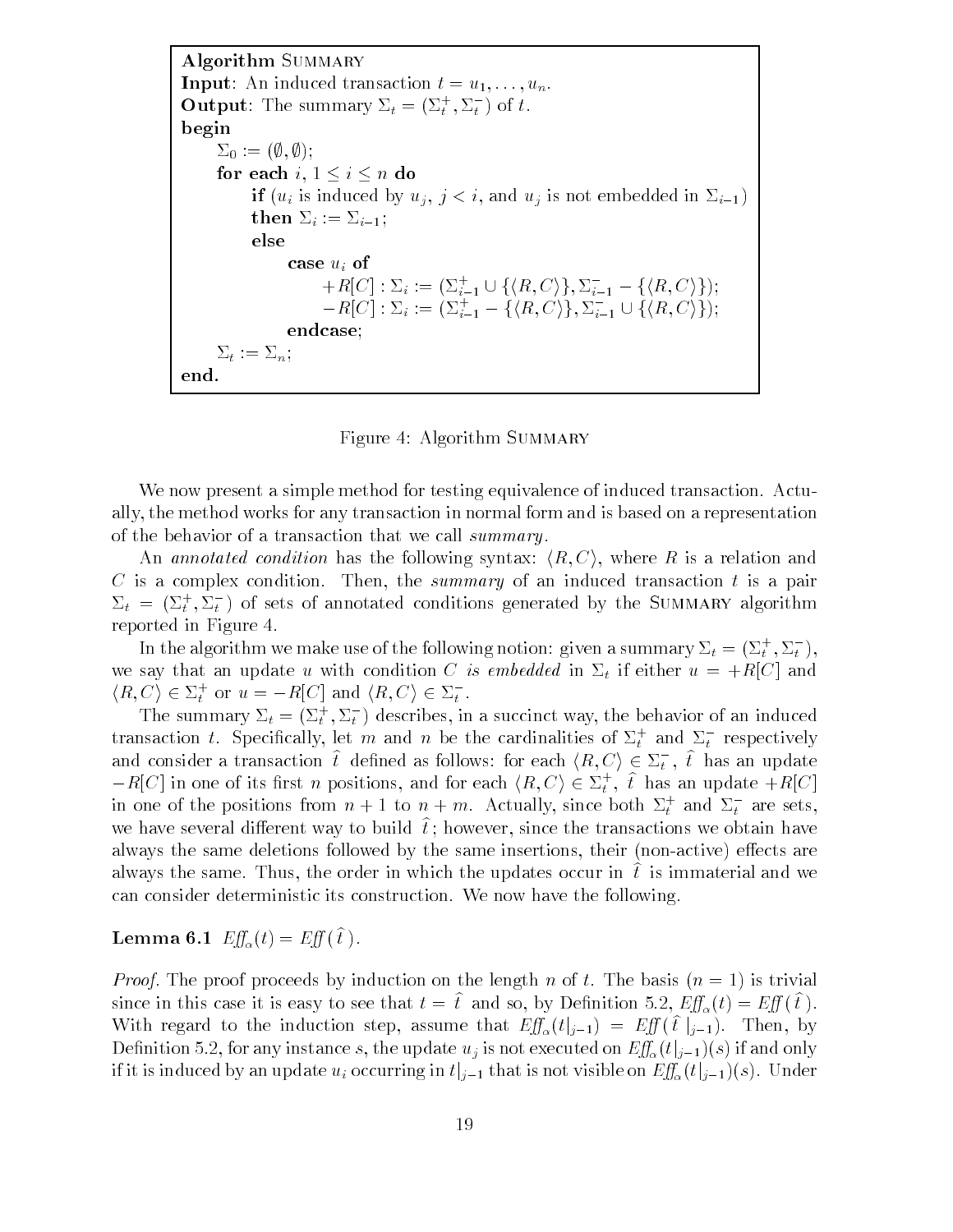this condition, by the inductive hypothesis  $u_i$  is not visible also on  $Eff(t|_{i-1})(s)$  and, by construction, this simply implies that  $u_i$  does not occur in  $\hat{t}|_{i-1}$ . But this means that  $u_i$  is not embedde in the execution of the and so in the and the Algorithm Summary the annotated and condition corresponding to  $u_j$  is not included in  $\Sigma_j$  and therefore  $u_j$  does not occur in  $t|_j$ . It follows that, for any instance s,  $u_j$  is effectively executed on  $Eff_\alpha(t|_{j-1})(s)$  under the jactive effect semantics if and only if  $u_j$  occurs in  $[\hat{t}]_j$ , and so we have:  $\mathit{Eff}_{\alpha}(t|_j) = \mathit{Eff}(\,\hat{t}|_j);$ this completes the induction part. For  $j = n$  we have  $E y_{\alpha}(t) = E y(t)$ ,  $\Box$ 

Theorem  $\Delta$  -constants and the same set of constants and the same set of constants and same set of constants and and the same set of attributes. Then, we have that  $t_1 \sim_\alpha t_2$  if and only if  $\Sigma_{t_1} = \Sigma_{t_2}$ .

Froof. (ii) Let  $\omega_{t_1} = \omega_{t_2}$ . We can assume, without loss of generality, that  $t_1 = t_2$ , and so, by Lemma 0.1,  $Ly_{\alpha}(t_1) - Ly_{\alpha}(t_1) - Ly_{\alpha}(t_2) - Ly_{\alpha}(t_2)$ .

 $\lambda = \nu$  if  $\lambda = \nu \alpha \lambda + \nu$  and for some relation scheme relation scheme  $\lambda$  instance  $\lambda$ let v be a tuple in  $s(R(X))$  such that  $v \notin$  $-\omega$   $\alpha$  (  $\alpha$  ) (  $\alpha$  ) (  $\alpha$  ) (  $\alpha$  ) (  $\alpha$  ) (  $\alpha$  ) (  $\alpha$  ) (  $\alpha$  ) (  $\alpha$  ) (  $\alpha$  ) (  $\alpha$  ) (  $\alpha$  ) (  $\alpha$  ) (  $\alpha$  ) (  $\alpha$  ) (  $\alpha$  ) (  $\alpha$  ) (  $\alpha$  ) (  $\alpha$  ) (  $\alpha$  ) (  $\alpha$  ) (  $\alpha$  ) (  $\alpha$  ) (  $\$ that  $v \notin \mathbb{R}$  $E_y(x_2)(s)(u_1(x_1))$ . Now consider the transactions  $t_1$  and  $t_2$ . by Bennina 0.1,  $E_{\text{tot}}(t_1) = E_{\text{tot}}(t_1)$  and  $E_{\text{tot}}(t_2) = E_{\text{tot}}(t_2)$ , and so there is an update  $u_1 = -R(C_1)$  in  $\tilde{t}_1$  and an update  $u_2 = -R(C_2)$  in  $\tilde{t}_2$  such that  $v \in \text{Targ}(C_1)$  and  $v \in \text{Targ}(C_2)$ . But that are induced transaction over the same set of constants and the same set of constants and the same set of constants and the same set of constants and the same set of constants and the same set of constants and the sam attributes and the form  $\mathbf{r}$  the form Since their concatenation in  $\mathbf{r}$ Targe  $H$  and  $H$  and  $H$  and  $H$  and  $H$  and  $H$  and  $H$  and  $H$  and  $H$  and  $H$  and  $H$  and  $H$  and  $H$  and  $H$  and  $H$  and  $H$  and  $H$  and  $H$  and  $H$  and  $H$  and  $H$  and  $H$  and  $H$  and  $H$  and  $H$  and  $H$  and  $H$  and  $Targ(C_1) = Targ(C_2)$  and that  $C_1 = C_2$ . Thus, the annotated condition  $\langle R, C_1 \rangle$  occurs in both  $\mathcal{L}_{t_1}$  and  $\mathcal{L}_{t_2}.$  The same considerations apply for insertions. It follows that, by construction,  $\equiv_{i_1}$   $\equiv_{i_2}$ .

An interesting aspect to point out is that the notion of active effect of an induced transaction indeed generalizes the notion of effect of a user-defined transaction. This implies that the above characterization of equivalence also hold for ordinary transactions in passive environments

#### $6.2$ Equivalence of user transactions

The notion of equivalence of user transactions, can be naturally extended in an active environment. Since we have seen that a transaction can potentially produces different results on an active database (depending on the different induced transactions that can be generated from it), we can assume that two transactions are equivalent when they are able to produce always the same results on any database instance

Denition Equivalence of transactions in an active framework Two user transactions that the equivalent with respect to an active program P if  $\alpha$  is an active program P if  $\alpha$ transaction  $\iota_1$  induced by  $\iota_1$  because of  $P$  there is a transaction  $\iota_2$  induced by  $\iota_2$  because of P such that  $t'_1 \sim_\alpha t'_2$ , and vice versa.

By the results of the above section, we can state the following result.

**Theorem 6.2** The equivalence of two user transactions in an active framework can be decided in polynomial time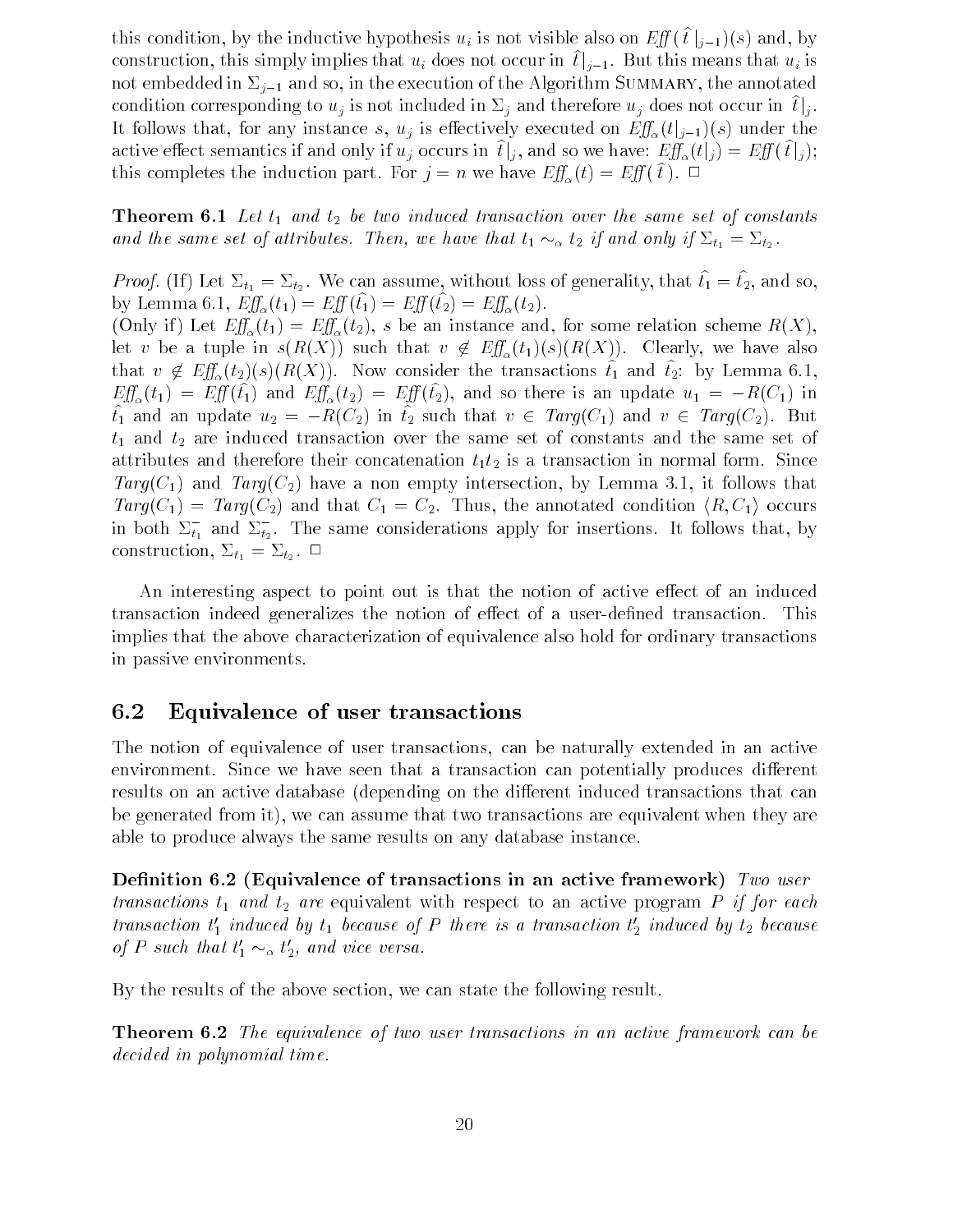*Proof.* Given a user transaction  $t$ , by Lemma 5.2 we can construct the transactions it induces in polynomial time. The number of transactions that can be induced by a single update because of an active program  $P$  is bounded by a constant that depends only on the size of P. Specifically, it is bounded by  $k = (|P|)! \times (|P-1|)! \times \ldots \times 2$ , where |P| denotes the cardinality of P Then the number of transactions that can be induced by the size of P. Specifically, it is bounded by  $k = (|P|)! \times (|P - 1|)! \times ... \times 2$ , where  $|P|$  denotes the cardinality of P. Then, the number of transactions that can be induced by t is bounded by  $k \times |t|$ . By Definition 6.2, the and t-2 t-t-quires at t-t-t-t-t-t-t-t-t-quires and transactions in transactions induced by the entry the control  $2$ respectively, that is, a number of tests bounded by  $k^2 \times |t_1| \times |t_2|$ . Now, by Theorem 6.1, valence of<br>of transacti<br> $\times|t_1|\times|t_2|$ equivalence of two induced transactions requires:  $(1)$  the construction of their summaries by means of Algorithm SUMMARY, which requires time linear with respect of the length of the transaction (bounded by  $|t| \times |P|^2$ ), and (2) the test for the equality of two summaries, which requires time proportional to  $|t_1| \times |t_2| \times |P|^4$ . It follows that the equivalence of  $t_1$ and t-can be decided in polynomial time time time to

#### $6.3$ Axiomatization of transaction equivalence

Before closing this section, we present two simple and intuitive axioms for proving equivalence of induced transactions, which provide much insight into the relationship between updates in an induced transaction. Since these axioms show how transactions can be manipulated without altering their overall effect, we call them *Manipulation Axioms*. We will also show that these axioms suggest a way to optimize efficiently transactions in an active environment

In order to present those axioms, we need to introduce some preliminary notions. First, we use the notation  $Induced(u)$  to denote the updates induced directly or indirectly by the update  $u$  in an induced transaction. Moreover, we say that two updates *collide* if they are over the same relation scheme and their conditions are identical Finally we introduce the notion of *validity* of an update in a transaction, which is the syntactical counterpart of the notion of visibility and is recursively defined as follow: an update  $u_i$ in an induced transaction t is *valid* if: (1) it is not induced, or (2) it is induced directly by an update  $u_i$  preceding  $u_i$  in t, and there is not a valid update  $u_k$  in t between  $u_i$  and  $u_i$  that collides with  $u_i$ .

Denition Manipulation Axioms The fol lowing axioms are cal led Manipula tion are eventual distributions in and are eventually in which  $r_1$  and  $r_2$  and  $r_3$  and  $r_4$  and  $r_5$ subtransactions

- $(MA1)$   $\mu_1; u_i; u_j; \mu_2 \approx_{\text{man}} \mu_1; u_j; u_i; \mu_2$  [Switching Axiom] where the collider of the collider of the collider of the collider of the collider of the collider of the collider of the collider of the collider of the collider of the collider of the collider of the collider of the coll collide with any update  $u_k$  occurring in  $\mu_1$  such that  $u_i \in Induced(u_k)$ .
- $(MA2)$   $\mu_1; u_i; u_j; \mu_2 \approx_{\text{man}} \mu_1; u_j; \mu'_2$  [Merging Axiom] where: (1)  $u_i$  and  $u_j$  coinde, (2)  $u_j$  is a valia update, and (3)  $\mu_2$  equals  $\mu_2$  without the updates in Induced  $(u_i)$  – Induced  $(u_i)$ .

Intuitively, axiom (MA1) states that if the updates  $u_i$  and  $u_j$  do not collide, and  $u_j$ cannot invalidate the effect of the updates inducing  $u_i$  (if any), then they can be switched. Instead, Axiom (MA2) states that if  $u_i$  collides with  $u_j$  then their execution is equivalent to execute only  $u_i$ , provided that: (1) all the updates induced (directly or indirectly) by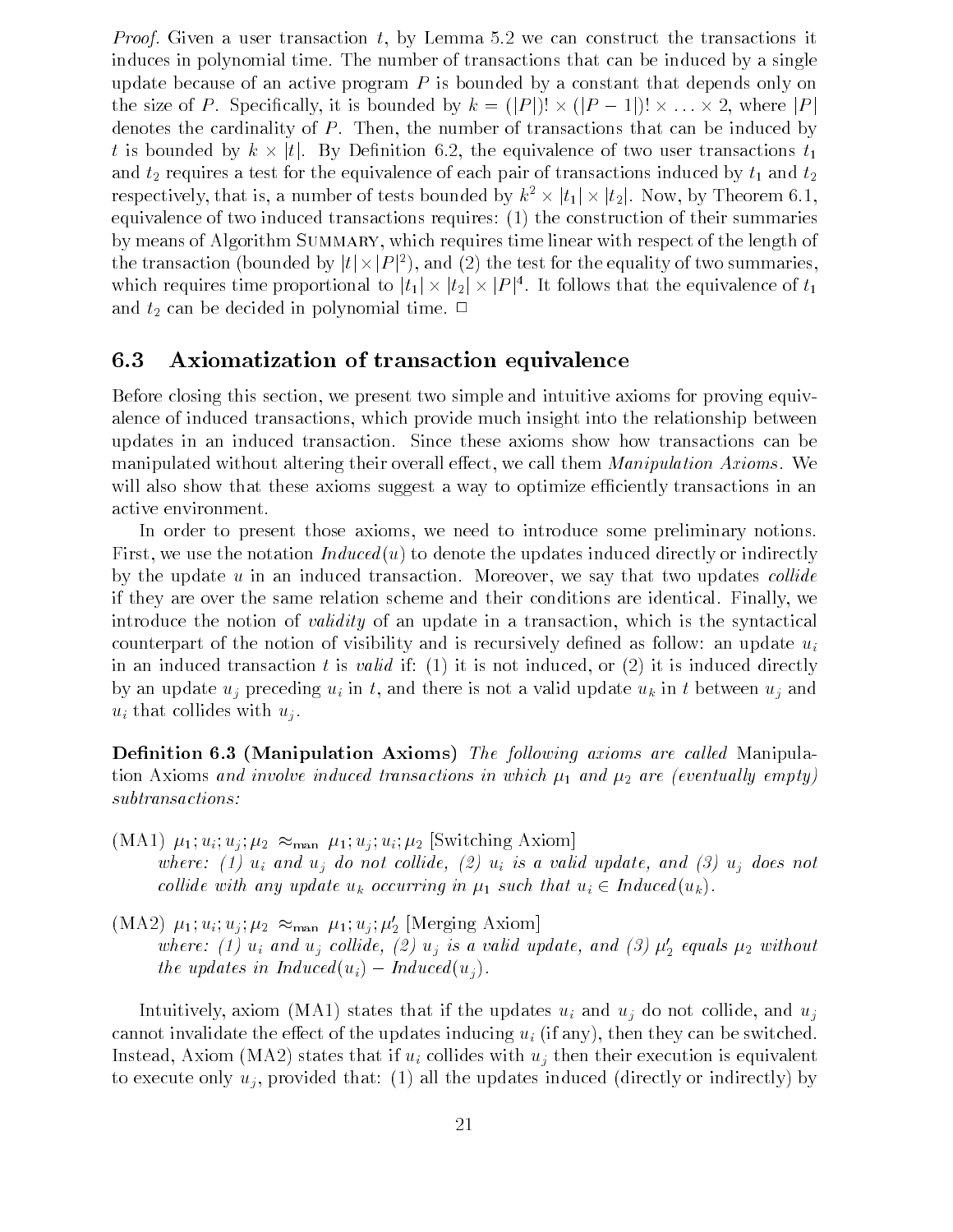$u_i$  are not executed as well, and (2) the updates induced (directly or indirectly) by both  $u_i$  and  $u_j$  (if any) are however executed (this happens when  $u_j$  is induced by  $u_i$  and so  $Induced(u_i) \subseteq Induced(u_i)).$ 

## **Lemma 6.2** The manipulation axioms are sound, that is  $t_1 \approx_{\text{man}} t_2$  implies  $t_1 \sim_\alpha t_2$ .

*Proof.* Let us first consider MA1: since  $u_i$  and  $u_j$  do not collide,  $u_i$  cannot invalidate  $u_j$  if we execute the latter first. Moreover, by Definition 5.2, before the switching the effective execution of updates on the updates or the updates of  $\mathbb{Z}$  in  $\mathbb{Z}$  and if used the updates in any update inducing  $u_i$ , we have that after the switching the execution of  $u_i$  still depends on the updates of updates occurring in  $\mathcal{C}$  the execution of uncertainty execution of users of users of users of u depends on the updates of the understand in 1920. In the second in after the second second if under a the switching the switching the execution of uj still depends on the updates on the updates on the updates of u On the other hand, if  $u_i$  is induced by  $u_i$ , no problem arises since  $u_i$  is valid and so  $u_i$ has to be executed anyway. It follows that, under the given conditions, the active effect of 1981 - 1981 - 1982 - 1983 - 1983 - 1983 - 1984 - 1986 - 1986 - 1986 - 1986 - 1986 - 1986 - 1986 - 1986 - 19

Let us now consider MA2: since  $u_i$  and  $u_j$  collide and  $u_j$  is valid, we have that  $u_j$ invalidates  $u_i$  and therefore  $u_i$  can be deleted without altering the effect of the transaction - ui uj -- Moreover since ui is invalidated by uj its eect is not visible during the execution of - and so all the updates induced directly by understanding by understanding by understanding by u from the case induced also by understanding the case in which use in which use in which use in which use in th under the given conditions with the same that the active extent of  $\mu_1$  ,  $\mu_1$  ,  $\mu_2$  conditions with the active effect  $\mu_1, u_j, \mu_2$ .  $\Box$ 

**Theorem 6.3** MA is a sound and complete set of axioms for proving equivalence of induced transactions

*Proof.* By Lemma 6.2, MA is sound. To prove the completeness of these axioms, consider two induced transaction  $t_1$  and  $t_2$  such that  $t_1 \sim_\alpha t_2$ . Then, using the manipulation axioms, we can transform these transactions in two new transactions  $\iota_1$  and  $\iota_2$  where all the deletions are performed before all the insertions. This can be done in two steps: in the first one all the updates in the transaction that collide with another update are deleted and in the second one all the deletions are moved to the front of the transaction before all the insertions. The first step can be performed by using the manipulation axioms as follows. Starting from the second update and iterating over the updates in the transaction, we move forward, using axiom  $MA1$ , the updates preceding the one currently under consideration that collide with it. Then, these updates are deleted using axiom MA2. It is easy to show that this work can always be done. After the first step, there is no pair of updates in the transaction that collide and so, in the second step, we can easily move the deletions to the front of the transaction using axiom MA1. Since the axioms are sound by Lemma 6.2, we have  $t_1 \sim_\alpha t_1'$  and  $t_2 \sim_\alpha t_2'$  and so  $t_1' \sim_\alpha t_2'$ . Also, since no pair of updates in both  $t_1$  and  $t_2$  coinde, it easily follows that  $t_1 = t_1$  and  $t_2 = t_2$ , and since  $t'_1 \sim_\alpha t'_2$ , by Theorem 6.1 we have  $\Sigma_{t'_1} = \Sigma_{t'_2}$ . Then, by construction, we have that  $t'_1$ and  $\iota_1$  coincide up to a permutation of the deletions and a permutation of the insertions. It follows that  $\iota_1$  can be transformed into  $\iota_2$  using repeatly axiom MA2. In sum we have:  $t_1 \approx_{\text{man}} t_1' = t_1' \approx_{\text{man}} t_2' = t_2' \approx_{\text{man}} t_2$ .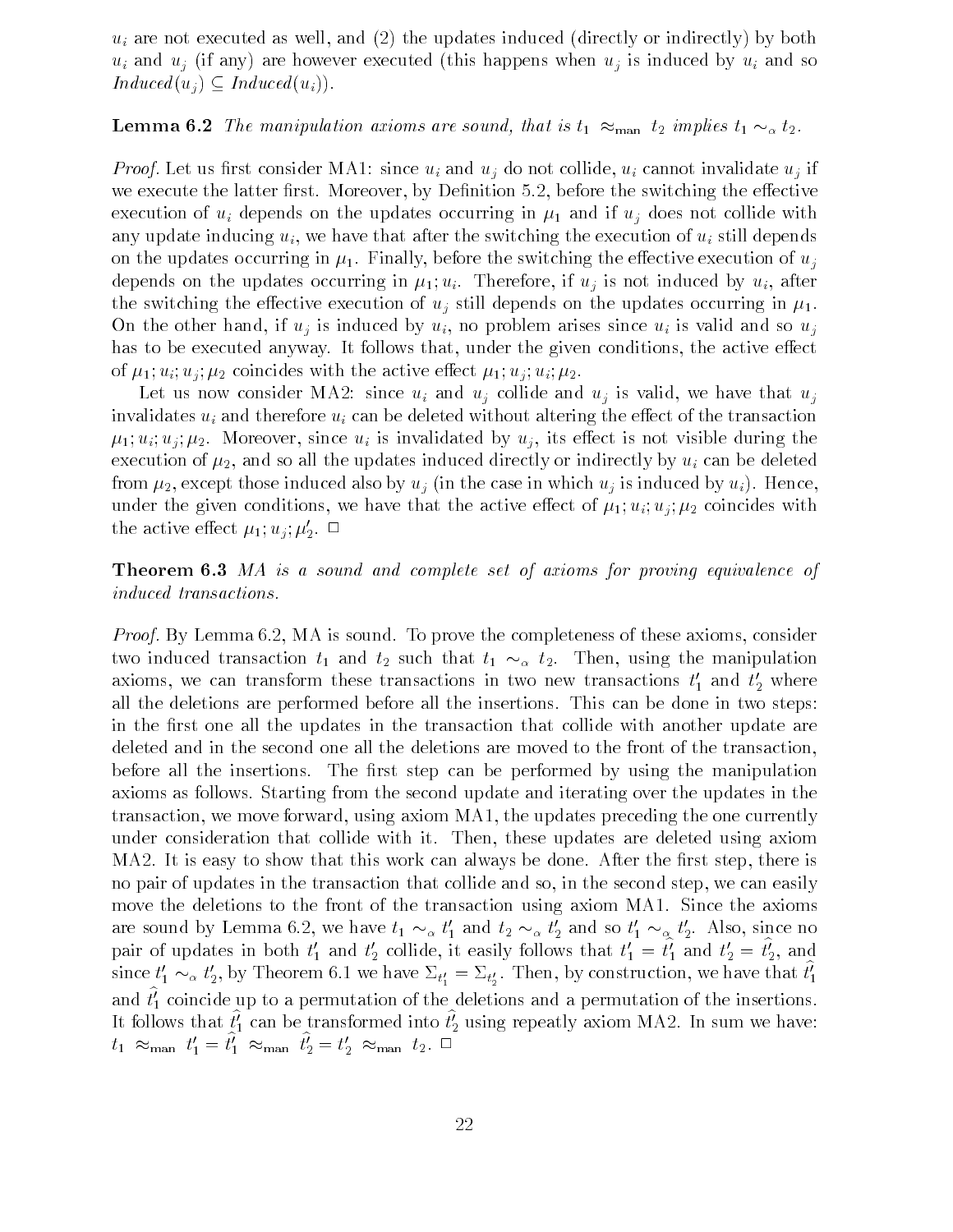# Analysis of active rule processing

On the basis of the results on transaction equivalence we derive in this section a number of results about important properties of active databases

#### 7.1 Confluence

Confluence is a strong property and some applications may actually need a weaker notion [2]. We then propose two notions of confluence. The former is weaker than the latter since refers to a specific transaction. However, this notion can be nicely characterized and turns out to be of practical importance

we access the program active program and the control of the control of the control of the control of the control of a user transaction t if all the transactions induced by t because of  $P$  are equivalent.

Denition Strong conuence An active program P is strongly conuent if it is confluent with respect to any user transaction.

The following result show that there is a practical method for testing weak confluence.

Theorem - Weak conuence is decidable and can be tested in polynomial time

*Proof.* Given a user transaction t, by Lemma 5.2, we can construct the transactions induced by t in polynomial time. By Definition 7.1, the confluence of t with respect to  $P$ . requires to test for equivalence of each pair of transactions induced by  $t$ . The number of tests to be done is bounded by the square of the maximum number of transactions that requires to test for equivalence of each pair of transactions induced by t. The number of<br>tests to be done is bounded by the square of the maximum number of transactions that<br>can be induced by t, that is, by  $k^2 \times |t|^2$ , size of P (see the proof of Theorem 6.2). Since, by Theorem 6.1, testing for equivalence of two induced transactions requires polynomial time, it follows that the confluence of  $t$ with respect to P can be also performed in polynomial time.  $\Box$ 

We now introduce another interesting notion of confluence that is independent of a specific transaction.

Let P be an active program, C be the set of constants occurring in P and  $r: u_{\epsilon} \Rightarrow t_a$ Let P be an active program, C be the set of constants occurring in P and  $r : u_e \Rightarrow t_a$ <br>be a rule of P. We denote by  $\mathcal{U}_r$  the set of updates obtained from r as follows. For each atomic condition  $C_A$  in  $u_e$  involving a variable x, let  $\mathcal{C}_A = dom(A) \cap \mathcal{C}$  and  $\Psi_A$  be the be a rule of P. We denote by  $\mathcal{U}_r$  the set of updates obtained from r as follows. For each atomic condition  $C_A$  in  $u_e$  involving a variable x, let  $\mathcal{C}_A = dom(A) \cap \mathcal{C}$  and  $\Psi_A$  be the set of intervals  $\psi = (c_1, c_2$ atomic condition  $C_A$  in  $u_e$  involving a<br>set of intervals  $\psi = (c_1, c_2)$  such that:<br>constant  $c \in C_A$  such that  $c \in (c_1, c_2)$ constant  $c \in C_A$  such that  $c \in (c_1, c_2)$ . Note that, since  $C_A$  is finite,  $\Psi_A$  is actually a nite partition of domain of  $\mathcal{U}$  be a set of constants that constants that constants that contains one elements on  $\mathcal{U}$ (whichever it be) in every  $(c_1, c_2) \in \Psi_A$ , and let  $K_A = K_{\psi} \cup C_A$ . Note that since  $\Psi_A$  is a  $(c_1, c_2)$ . Note that, since  $C_A$  is finite,  $\Psi_A$  is actually a<br>, let  $K_{\psi}$  be a set of constants that contains one element<br> $c \in \Psi_A$ , and let  $K_A = K_{\psi} \cup C_A$ . Note that since  $\Psi_A$  is a finite partition of  $dom(A)$ ,  $K_A$  is always finite. Then, the set  $\mathcal{U}_r$  contains all the possible updates that can be obtained by applying to  $u<sub>e</sub>$  a substitution that, for each attribute A occurring in  $u_e$ , maps variables of  $u_e$  occurring in  $C_A$  to constants in  $K_A$ .

Intuitively, the set  $\mathcal{U}_r$  contains all the "representatives" of triggering updates for the rule r, and specify the different ways in which the rule r can be triggered by an update.

 $\mathcal L$  and  $\mathcal L$  active program P is locally continuous program P is locally continuous program P is locally continuous program P is locally continuous program P is locally continuous program P is locally continuous prog  $r \in P$  if P is confluent with respect to any update in  $\mathcal{U}_r$ . An active program P is locally confluent if it is confluent on every rule in  $P$ .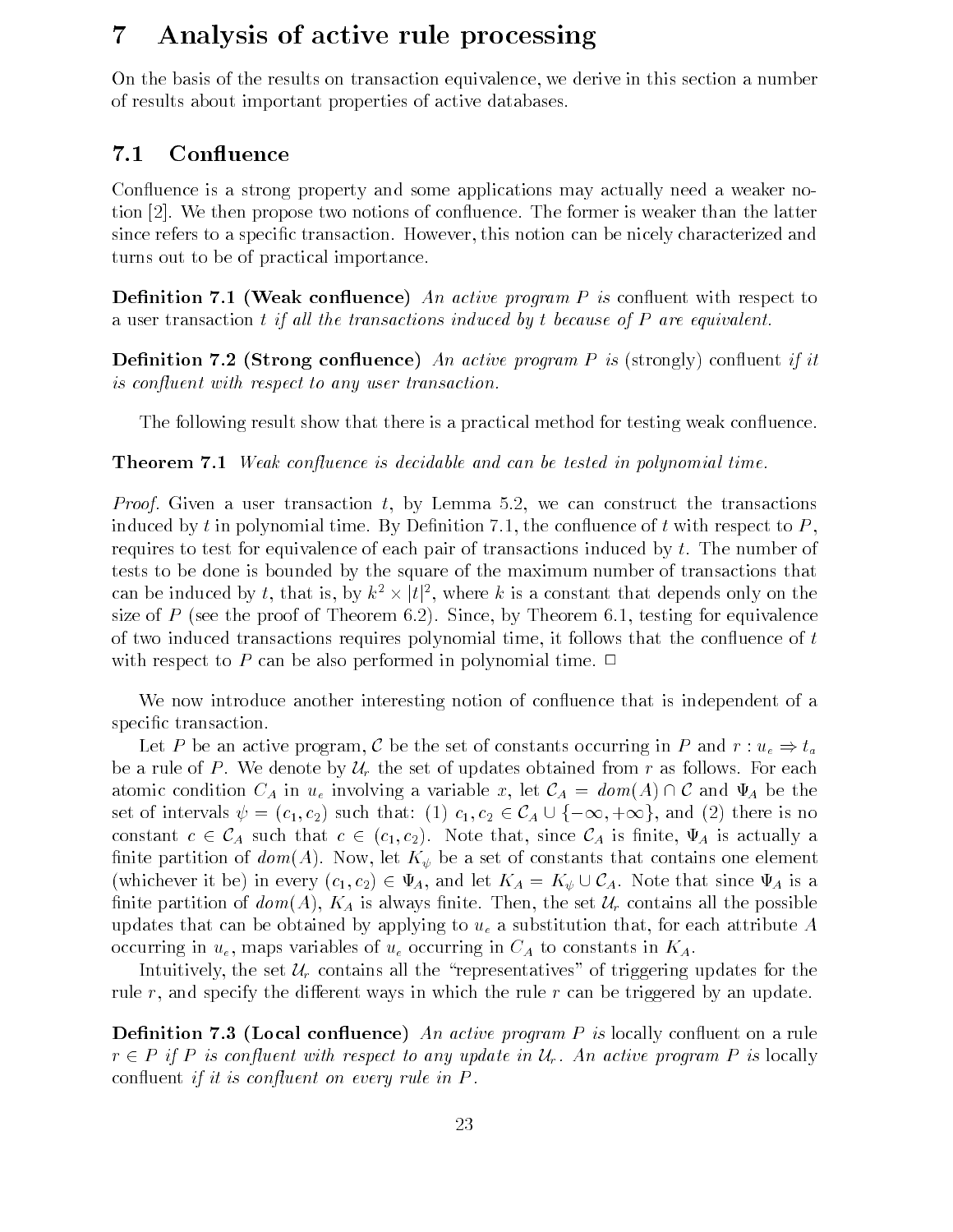Note that, by Theorem  $7.1$ , it follows that we can check for local confluence of an active program in polynomial time. The following result states that local confluence, although restrictive, is a desirable property for an active program.

## **Theorem 7.2** If an active program is locally confluent then it is strongly confluent.

*Proof.* Let t be a user transaction in normal form with respect to the set of constants occurring in t and P and the set of attributes mentioned in t and P. Note that this is and a restrictive hypothesis since by Theorem any transformed  $\mathcal{A}$ in a transaction satisfying this property using Algorithm SPLIT. The proof proceeds by showing that, for each update u in t triggering a rule  $r \in P$  and each sequence of updates  $\mu$  induced by u, there is a mapping over constants  $\theta$  such that: (1)  $\theta(u) \in \mathcal{U}_r$ , and (2)  $\theta(u)$ a transaction satisfying this property using Algorithm SPLIT. The proof proceeds by<br>owing that, for each update u in t triggering a rule  $r \in P$  and each sequence of updates<br>induced by u, there is a mapping over constants induces a sequence of updates  $\mu$  such that  $\mu = \theta(\mu)$ . Specifically, this mapping is defined as follows: for each atomic condition  $C_A$  occurring in u,  $\theta$  is the identity on the constants in  $K_A$  and maps each constant  $c \not \in A$  $K_A$  to the constant  $c' \in K_A$  that belongs to the interval  $\psi \in \Psi_A$  containing c. Clearly,  $\theta(u) \in K_A$ . Moreover, by Definition 4.3 (triggering) and by Algorithm Split it is easy to show by induction on the number of step of Algorithm reaction that for each sequence of updates -  $\mu$  . Updates -  $\mu$  , there are understood algorithm starting from us the same algorithm is able to generate the sequence - (p) starting from u But sequence  $\mathcal{L}$ definition of local confluence, we have that all the sequences of updates induced by  $\theta(u)$ are equivalent. It easily follows that all the sequences of updates induced by  $u$  are also equivalent. Thus, we have that  $P$  is confluent with respect to each sequence of updates induced by an update in  $t$  (if any). Now it can be easily shown that, given a transaction t is a partition of the sequences of adjacent updates of  $\mathcal{F}(\mathbf{1})$  . If  $\mathcal{F}(\mathbf{1})$ is contractive to the p is constant with respect to the constant to the contract with respect to the constant Therefore, by Definition 5.1 of induced transaction, it follows that, independently from the modality, for any transaction t, P is confluent with respect to t and so P is strongly confluent.  $\Box$ 

It is possible to show that, while local confluence implies strong confluence, the converse in not true in general even for weak confluence. That is, there are active programs that are not locally confluent but are confluent with respect to certain transactions.

The notion of local confluence gives us a sufficient condition for confluence that can be checked very efficiently. Let P be an active program and  $P_{conf}$  be the set of rules on which  $P$  is locally confluent. Note that this set can be derived one for all, at definition time. The following characterization of weak confluence simply requires, for each update in a transaction, one test of matching with the event part of the rules in  $P$ .

Corollary - Let P be an active program and t be a user dened transaction Then P is confluent with respect to t if each update in t triggers only rules in  $P_{cont}$ .

*Proof.*  $P_{conf}$  is indeed a strongly confluent program and therefore, by Theorem 7.2, t is confluent with respect to  $P_{conf}$  and so with respect to P.  $\Box$ 

#### 7.2 Optimization

A major objective of our research is to provide tools for optimizing induced transactions. This is particularly important since, in our approach, an optimization technique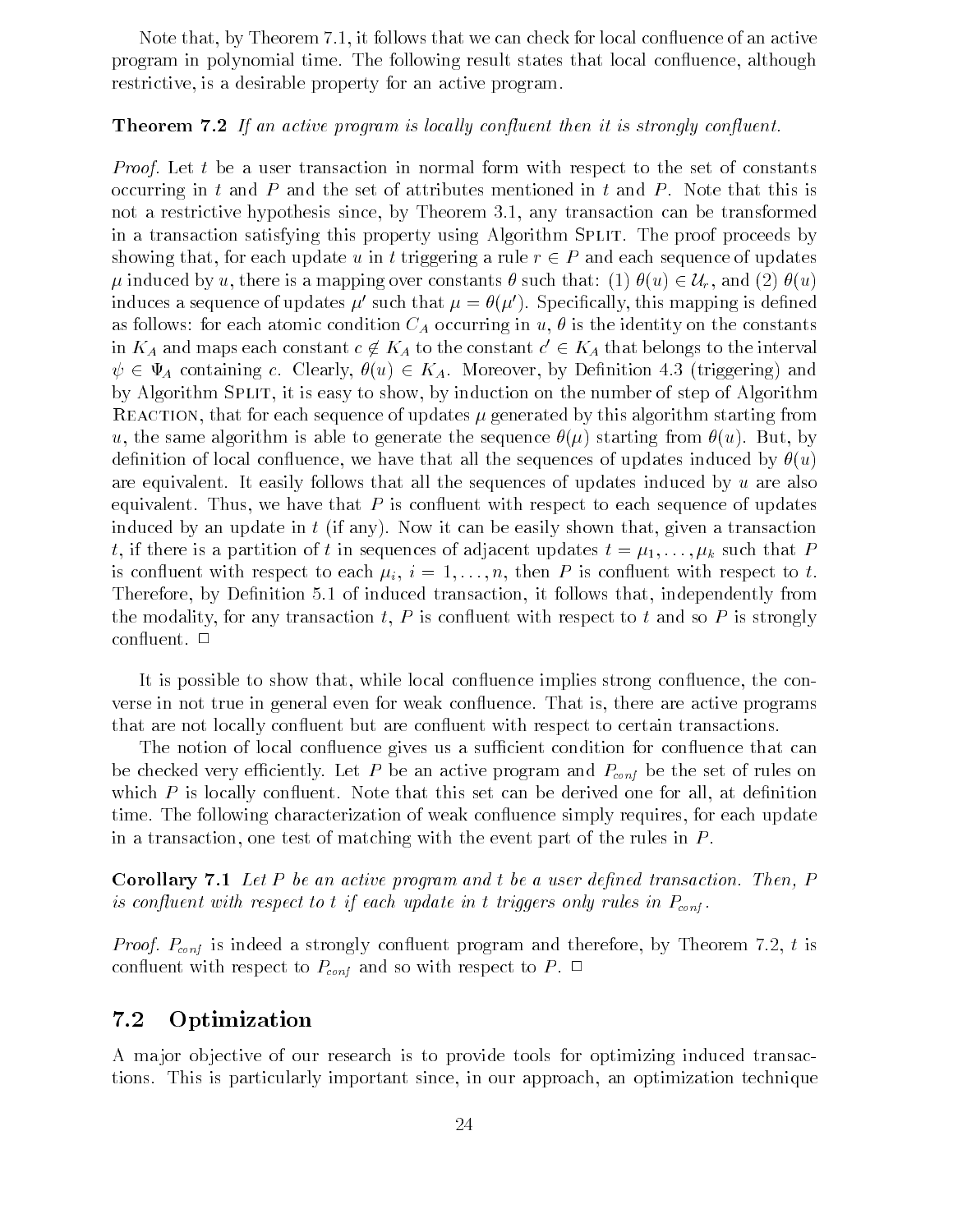for induced transactions yields a method for optimizing the overall activity of active rule processing

According to  $\left[1\right]$ , two types of optimization criteria for transactions can be considered. The first is related to syntactic aspects (e.g., length and complexity of updates) of a transaction, whereas the second is related to operational criteria such as the number of atomic updates performed by a transaction Both criteria are formally investigated in this section

Let us first introduce a preliminary notion. Let  $\mathcal P$  be a partition of the tuple space, that is, a partition of the set of all tuples  $v \in Tup(X)$  for every  $R(X)$  in the scheme S:<br>we say that a transaction t is based on  $P$  if, for each condition C occurring in an update<br>of t.  $Tara(C) \in P$ . we say that a transaction t is based on  $\mathcal P$  if, for each condition C occurring in an update

According to most implementations we assume that a deletion operation is more complex than an insertion operation (denoted  $u_i \leq u_j$ ). Clearly, this ordering may be invalid for certain implementation of the updates. However, changing the ordering does not affect the results that follow.

**Definition 7.4** A transaction  $t = u_1, \ldots, u_n$  based on  $\mathcal P$  is syntactically optimal if for every transaction t' based on P equivalent to t,  $t' = u_1; \ldots; u_m$ , where  $m \geq n$ , and there exists a permutation  $\pi$  of  $\{1, \ldots, m\}$  such that  $u_i \leq u_{\pi(i)}, 1 \leq i \leq n$ 

Given a transaction t, we denote by  $Nop(t)$  a mapping from  $Inst(S)$  to  $\mathbb{N} \times \mathbb{N}$  that associates to an instance s the pair  $(i, d)$  where i is the number of tuples inserted by t into s, and d is the number of tuples deleted by t from s. Moreover, we denote by  $\prec$  the order relation on  $\mathbb{N} \times \mathbb{N}$  defined as follows:

$$
(i_1, d_1) \preceq (i_2, d_2)
$$
 if and only if  $i_1 + kd_1 \leq i_2 + kd_2$ 

where  $k$  is the ratio between the cost of an insertion operation and the cost of a deletion operation. Intuitively, the order relation  $\prec$  takes into account the number of update operations together with the preference attributed to insertions over deletions

**Definition 7.5** A transaction t based on  $\mathcal{P}$  is operationally optimal if for every transaction t' based on P equivalent to t.  $Nop(t)(s) \prec Nop(t')(s)$  for each instance  $s \in Inst(S)$ .

Note that the above definitions do not refer to any possible pair of equivalent transactions but rather to transactions that are based on the same partition of the tuple space This however is a more convenient form since it is possible to show that if the transactions are not based on the same partition, syntactically and operationally optimality cannot be attained simultaneously in general

## **Definition 7.6** A transaction  $t$  is optimal if it is operationally and syntactically optimal.

Let us consider the manipulation axioms introduced in the previous section (Definition is the second one application of the Mergineer's and the Merginan theories a strictly and the Merginan st simpler transaction, whereas the Switching Axiom does not affect the complexity of the translation, but is however useful in order to apply the Merging Axiom. This simple observation leads to a method for optimizing induced transactions Intuitively this method consists of applying a number of times the Switching Axiom followed by an application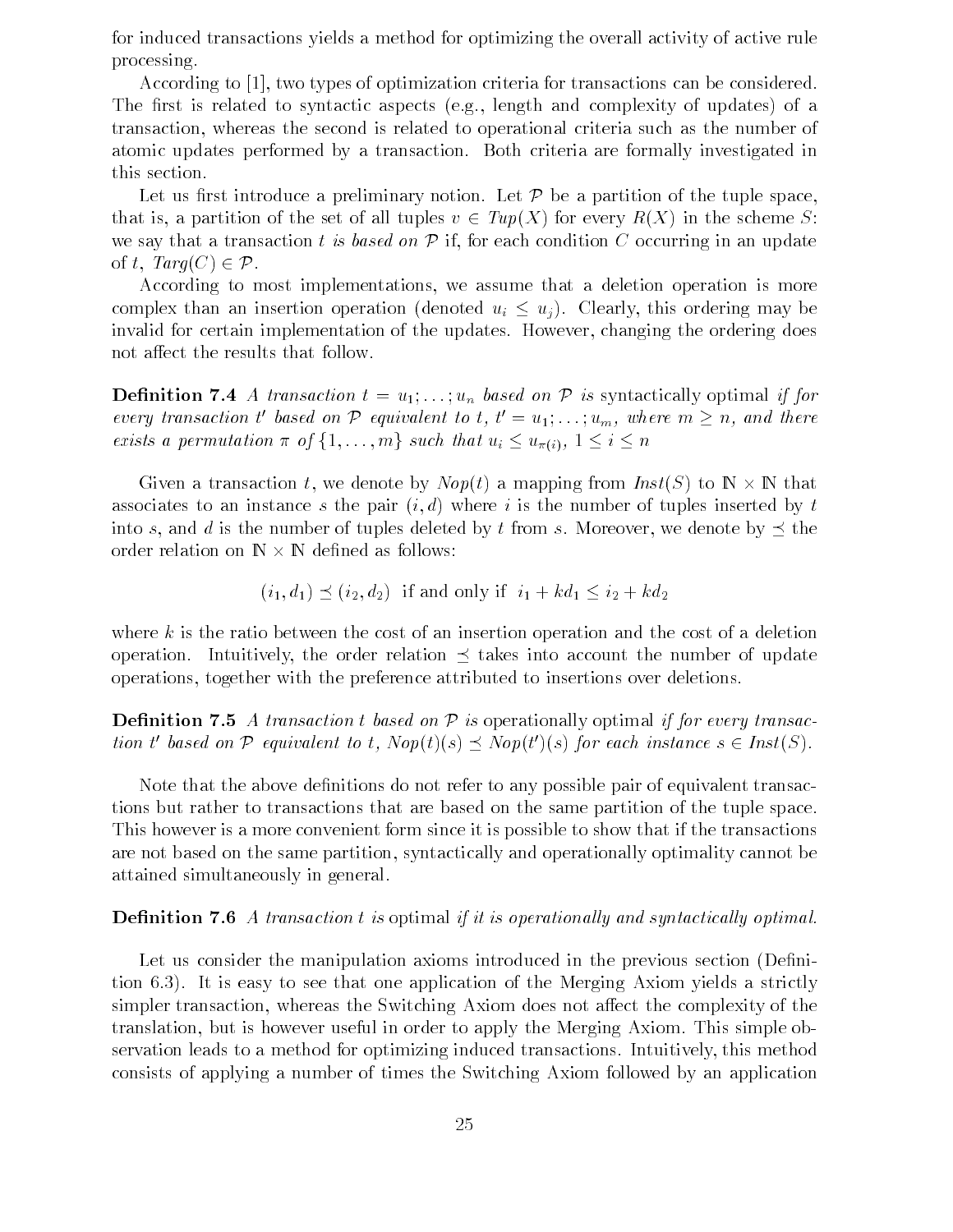Algorithm OPTIMIZE **Input:** An induced transaction  $t = u_1, \ldots, u_n$ . **Output:** A new transaction  $t_{\text{opt}}$ . begin  $i=1;$  $t_i := t;$ repeat if  $(u_i$  collides with some update  $u_j$   $(j < i)$  that precedes  $u_i$  in  $t_i$ ) then  $t_{i+1} :=$  the transaction obtained from  $t_i$  by deleting  $u_i$  and all the updates in  $Induced(u_i) - Induced(u_i)$ else  $t_{i+1} := t_i$ ;  $i = i + 1;$ until (all the updates in  $t_i$  have been examined)  $t_{\rm opt} := t_i;$ end 

Figure 5: Algorithm OPTIMIZE

of the Merging Axiom, until no modification can be performed. The method can be effectively implemented in a very simple way by means of the algorithm in Figure 5 (recall that  $Induced(u)$  denotes, in an induced transaction, all the updates induced directly or indirectly by the update  $u$ ).

The following theorem confirms that the algorithm always terminates (in polynomial time) and produces an optimal transaction.

Theorem Let t be an induced transaction Then - Algorithm Optimize termi nates over t and generates a transaction  $t_{\rm opt}$  in polynomial time, (2)  $t_{\rm opt} \sim_\alpha t$ , and (3)  $t_{\rm opt}$  is optimal.

*Proof.* (1) The algorithm simply involves an iteration over the updates in t and so requires, in the worst case, time linear in the length of the transaction. Note however that some step can involve a reduction of  $t$  and so, on the average, the execution of the algorithm is even more efficient.

 $(2)$  This part can be proved by showing that, at each step of the loop in the algorithm, when the new transaction  $(t_{i+1})$  it is not equated to transaction of the previous step  $(t_i)$ . it can be obtained from it through a number of applications of the Switching Axiom (to move  $u_i$  close to  $u_i$ ) followed by one application of the Merging Axiom. To show this. we note that the algorithm eliminates collisions between updates as soon as they are encountered while iterating over the updates of the transaction. This implies that, at each step in the step in the sequence of updates  $p$  in updates updates  $p$  under consideration  $p$  is there is no pair of updates that collide and so all the updates are valid. Therefore, at each step we can find a switching and in particular and in particular and in particular and in particular and in par if there is an update update update the collider with update  $\{1, \ldots, n\}$  with use  $\{1, \ldots, n\}$  with  $\{1, \ldots, n\}$ can apply the Merging Axiom thus obtaining exactly the transaction  $t_{i+1}$ . By Lemma 6.2, it follows that, for each i,  $t_i \sim_\alpha t$  and so, at termination,  $t_{\text{opt}} \sim_\alpha t$ .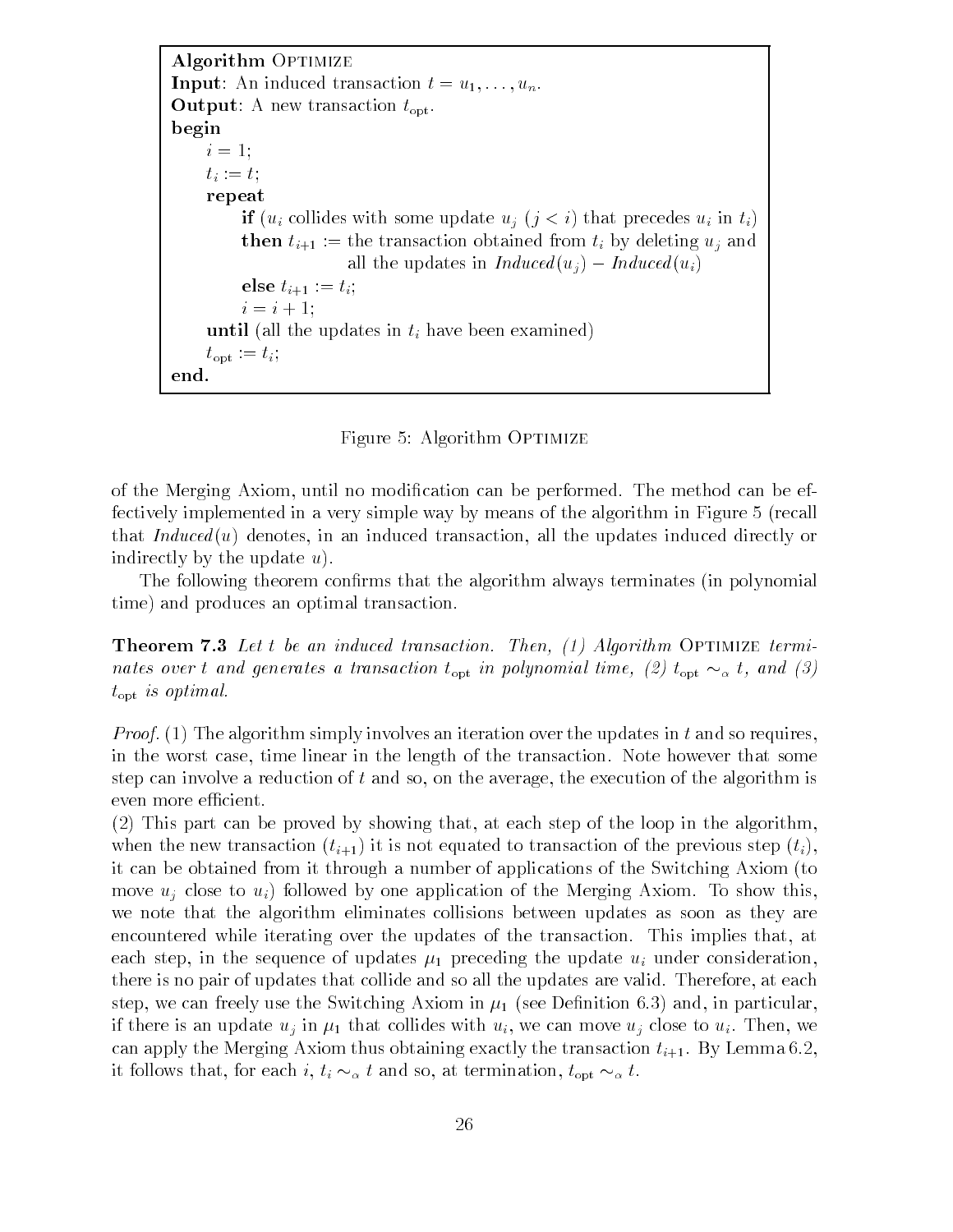First note that as a consequence of what shown in part 
 in topt there is no pair of updates that collide. Now assume, by way of contradiction, that  $t_{\rm opt}$  is not syntactically optimal and let t' be a transaction based on the same partition  $P$  and equivalent to  $t_{\text{opt}}$ that has less update operations than  $t_{\rm opt}$  (according to the order  $\leq$ ). This implies that, for each up and the topic with conditions  $\epsilon$  that is visible on  $-\omega_{\alpha}$  (topt)( )) for some instance  $\epsilon$ s, there must be an update u with condition  $\cup$  in t such that  $Iarg(\cup) = Iarg(\cup)$ . Therefore, since  $t_{\text{opt}}$  has more updates than  $t$ , there is at least an update  $u_x$  in  $t_{\text{opt}}$  that is not visible on s, and this is possible only if  $u_x$  is invalidated by another update in  $t_{\text{opt}}$ . But  $t_{\rm opt}$  is in normal form as it is obtained by just deleting updates from a transaction in in this implies that there are two updates that there are two updates that there are two updates in top that colliders in the colliders of the colliders in the colliders of the colliders in the colliders of the colliders — a contradiction.

Assume now, again by way of contradiction,  $t_{\rm opt}$  is not operationally optimal and let  $t_{\rm c}$  be a transaction based on the same partition P and equivalent to  $t_{\text{opt}}$  such that  $Nop(t')(s) \preceq$  $Nop(t_{opt})(s)$  for some instance  $s \in Inst(S)$ . This implies that  $t_{opt}$  either perform two times the insertion/deletion of the same tuple or a tuple is first inserted (or deleted) and the deleted in the serted but to  $\mathbf{L}(\mathbf{b})$  is the possible only and so by Lemma and  $\mathbf{b}$  is  $\mathbf{b}$ if there are two updates in  $t_{\text{opt}}$  that collide — again a contradiction.  $\Box$ 

# Conclusions

We have presented a formal technique that allows us to reduce, in several important cases. active rule processing to passive transaction execution. Specifically, user defined transactions are translated into new transactions that embody the expected rule semantics under the immediate and deferred execution modalities We have shown that many problems are easier to understand and to investigate from this point of view, as they can be tackled in a formal setting that naturally extends an already established framework for relational transactions In fact it turns out that several important results derived for transactions in a passive environment can be taken across to an active one. Firstly, we have been able to formally investigate transaction equivalence in the framework of an active database Secondly, results on transaction equivalence have been used to check for interesting and practically useful notions of confluence. Finally, optimization issues have been addressed.

We believe that this approach to active rule processing is suitable for further interesting investigations. From a practical point of view, we have studied efficient ways to generate and keep induced transactions in the context of an implementation of the method on the top of a commercial relational DBMS - From a theoretical point of view we believe that the various results can be extended in several ways to take into account more general frameworks Finally the rewriting technique can be applied to other data models such as one based on objects [16].

# References

[1] S. Abiteboul and V. Vianu. Equivalence and optimization of relational transactions. Journal of the ACM January --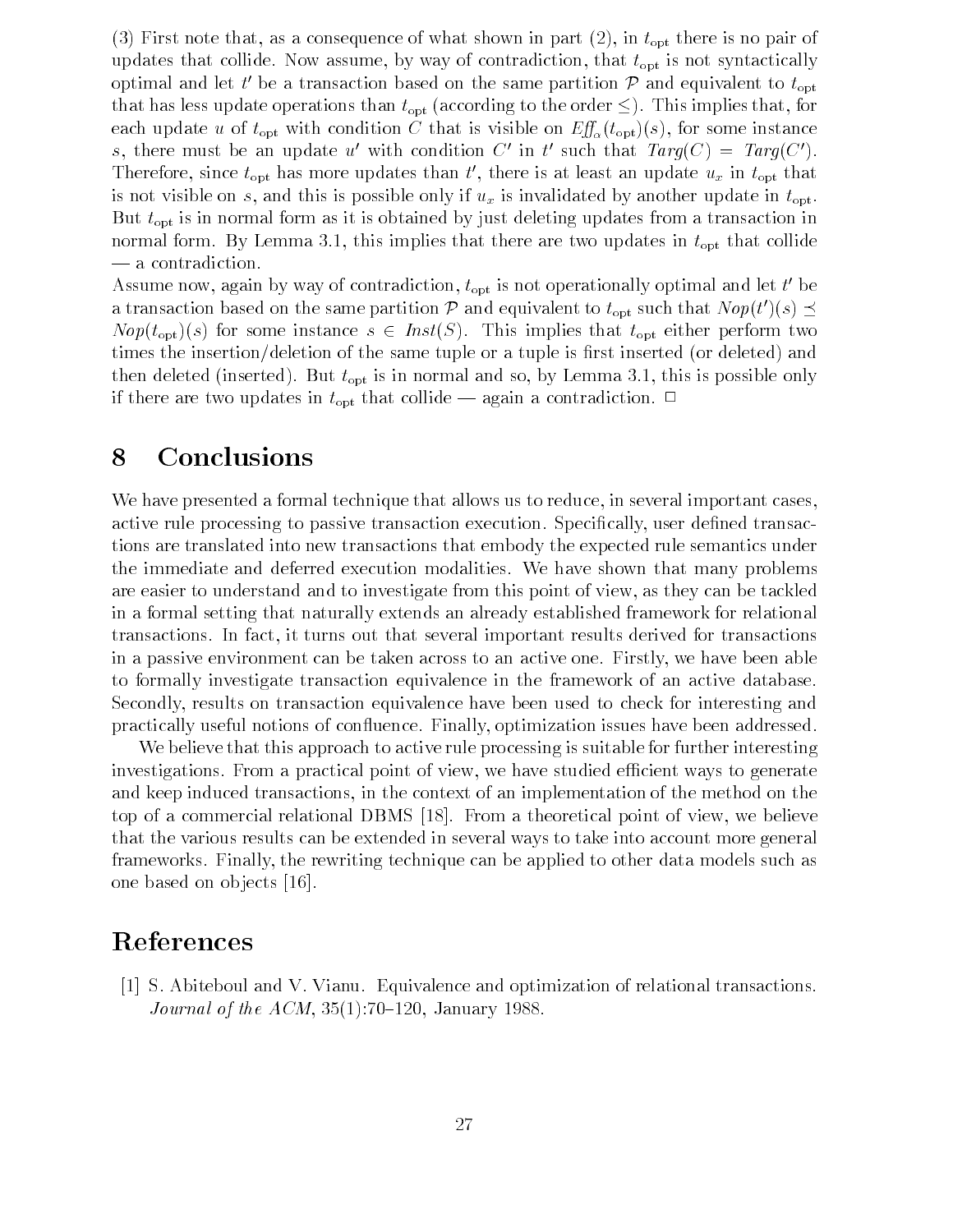- [2] A. Aiken, J. M. Hellerstein, and J. Widom. Static analysis techniques for predicting the behavior of active database rules. In ACM Transaction on Database Systems. march and the contract of the contract of the contract of the contract of the contract of the contract of the contract of the contract of the contract of the contract of the contract of the contract of the contract of the
- c Beerican and T Milo A model for a model for active or and the second database In Seventeenth In Seventeenth enternational confliction of groups were determined by a stational pages of the station of the station of the
- [4] S. Ceri, P. Fraternali, S. Paraboschi, and L. Tanca. Automatic generation of production rules for integrity maintenanace. In  $ACM$  Transaction on Database Systems. se je je se se se september se se se se
- [5] S. Ceri and R. Manthey. Chimera: a model and language for active DOOD Systems. In Extending Information Systems Technology – Second International Eastwest based and the contract of the company work pages to be a state of the contract of the contract of the contract of the contract of the contract of the contract of the contract of the contract of the contract of the con
- [6] S. Ceri and J. Widom. Deriving production rules for constraint maintenance. In Proc of the Sixteenth International Conf on Very Large Data Bases Brisbane pages 566-577, 1990.
- [7] S. Ceri and J. Widom. Deriving production rules for incremental view maintenance. In Proc of the Seventeenth International Conf on Very Large Data Bases Barcelona pages of  $\mathcal{P}$  and  $\mathcal{P}$  are parameters of  $\mathcal{P}$  and  $\mathcal{P}$  are parameters of  $\mathcal{P}$
- P Fraternali and L Tanca A structured approach for the denition of the seman tics of active databases. In ACM Transaction on Database Systems,  $20(4)$ :414-471. December
- [9] N. Gehani and H. V. Jagadish. ODE as an active database: constraints and triggers. In Proc of the Seventeenth International Conf on Very Large Data Bases Barcelona pages to the contract of the contract of the contract of the contract of the contract of the contract of the contract of the contract of the contract of the contract of the contract of the contract of the contract of the
- [10] G. Guerrini and D. Montesi. Design and implementation of Chimera's active rule language. Data & Knowledge Engineering, North-Holland, 1997. To appear.
- $[11]$  P.W. P.J. Grefen. Combining theory and practice in integrity control: a declarative approach to the specification of a transaction modification subsystem. In Proc. of the Nineteenth International Conf on Very Large Data Bases Dublin pages -
- [12] E. N. Hanson and J. Widom. Rule processing in active database systems. In International Journal of Expert Systems - Systems - Systems - Systems - Systems - Systems - Systems - Systems - Systems - Systems - Systems - Systems - Systems - Systems - Systems - Systems - Systems - Systems - Systems - Syste
- D Karabeg and V Vianu Simplication rules and complete axiomatization for rela tional update transactions. In Proc. of the ACM Transactions on Database Systems. September 1986 and 1986 and 1986 and 1986 and 1986 and 1986 and 1986 and 1986 and 1986 and 1986 and 1986 and
- [14] D.R. McCarthy and U. Dayal. The architecture of an active data base management system. In Proc. of the ACM SIGMOD International Conf. on Management of Data.  $\blacksquare$  . The set of the set of the set of the set of the set of the set of the set of the set of the set of the set of the set of the set of the set of the set of the set of the set of the set of the set of the set of the